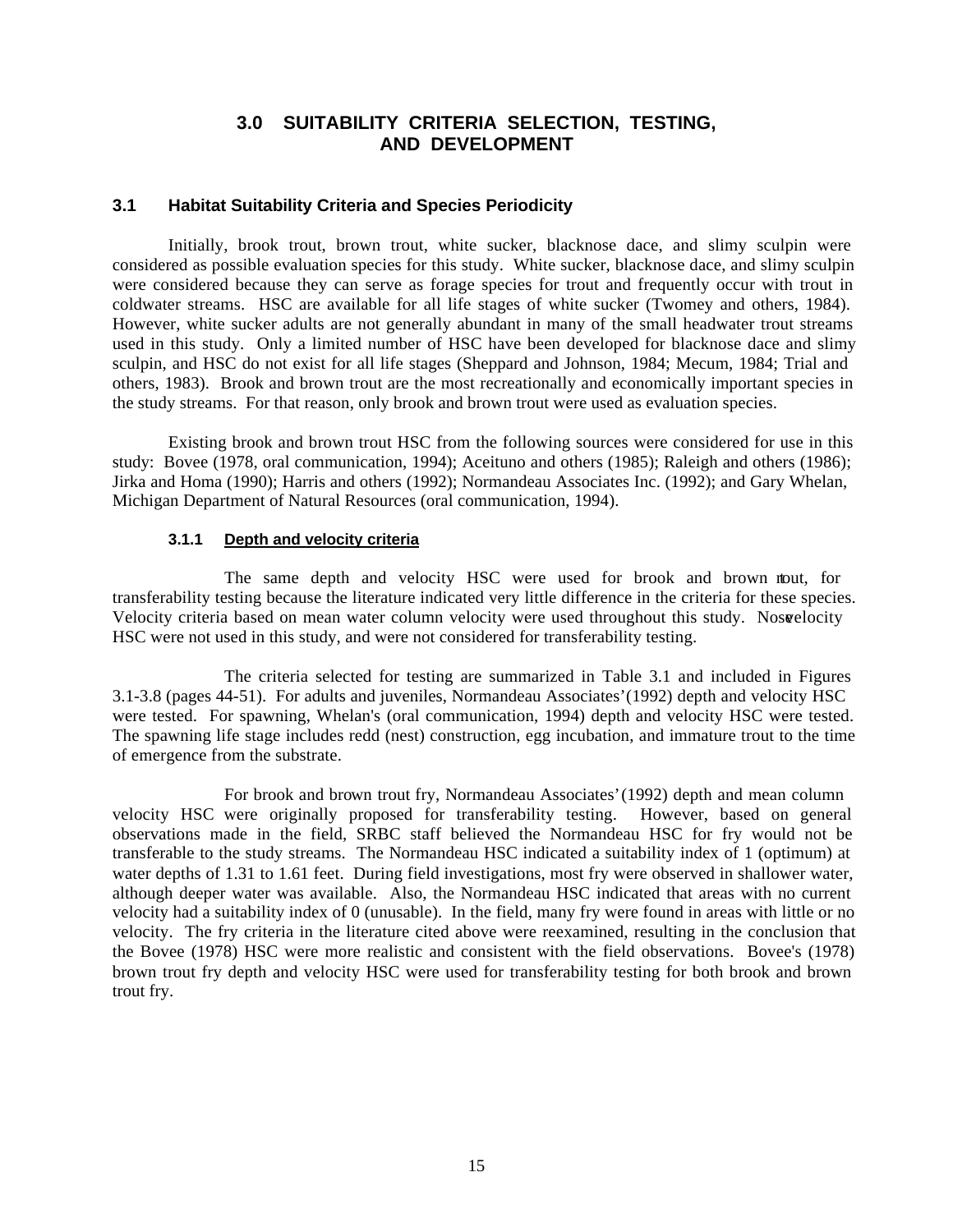|                                       | Bovee<br>(1978)      |              | Index    |        | 1.00    | 0.94 | 0.52          | 0.30             | 0.20          | 0.10           | 0.05             |                |         |        |      |      |      |      |      |         |
|---------------------------------------|----------------------|--------------|----------|--------|---------|------|---------------|------------------|---------------|----------------|------------------|----------------|---------|--------|------|------|------|------|------|---------|
|                                       |                      | ÈŅ           | Velocity | ft/sec | 1.10    | 1.20 | 1.65          | 2.00             | 2.20          | 2.50           | 2.65             | 3.00           |         |        |      |      |      |      |      |         |
|                                       |                      |              | Index    |        |         | 0.34 | 0.72          | 0.84             | 00.1          | 1.00           | $\circ$          |                |         |        |      |      |      |      |      |         |
| Velocity Habitat Suitability Criteria | Whelan<br>(1994)     | Spawning     | Velocity | ft/sec | $\circ$ | 0.10 | 0.20          | 0.30             | 0.60          | 1.70           | 3.00             |                |         |        |      |      |      |      |      |         |
|                                       |                      |              | Index    |        | 0.58    | 0.88 | 00.1          | 0.92             | 0.70          | 0.26           | 0.05             |                | 0       |        |      |      |      |      |      |         |
|                                       | Normandeau<br>(1992) | Juvenile     | Velocity | ft/sec | $\circ$ | 0.10 | 0.50          | 0.00             | 1.50          | 2.00           | 3.50             | 4.30           | 100.00  |        |      |      |      |      |      |         |
|                                       |                      |              | Index    |        | 0.21    | 0.70 | 00.1          | 0.69             | 0.50          | 0.20           | 0.03             | 0.03           | $\circ$ | 0      |      |      |      |      |      |         |
|                                       | Normandeau<br>(1992) | <b>Adult</b> | Velocity | ft/sec | $\circ$ | 0.10 | 0.50          | 0.00             | $-50$         | 2.40           | 3.10             | 5.00           | 6.00    | 100.00 |      |      |      |      |      |         |
|                                       |                      |              | Index    |        | 0.10    | 0.40 | 0.93          | 00.1             | $\frac{8}{1}$ | 0.97           | 0.80             | 0.54           | 0.44    | 0.38   | 0.36 | 0.33 | 0.14 | 0.08 | 0.05 | $\circ$ |
|                                       | Bovee<br>(1978)      | ÈŅ           | Depth    | ť      | 0.12    | 0.40 | 0.60          | 0.85             | 0.71          | 1.90           | 2.20             | 2.50           | 2.70    | 2.90   | 3.10 | 3.25 | 3.75 | 4.20 | 4.70 | 5.00    |
| eria                                  | Whelar<br>(1994)     | po           | ndex     |        |         | 0.08 | 0.22          | 0.50             | 06            | 00.1           | 0.00             | $\frac{8}{1}$  |         |        |      |      |      |      |      |         |
|                                       |                      | Spawni       | Depth    | ≓      | $\circ$ | 0.10 | 0.20          | 0.30             | 0.40          | 0.50           | 1.10             | 3.00           | 4.00    |        |      |      |      |      |      |         |
| Depth Habitat Suitability Crit        | Normandeau<br>(1992) | Juvenile     | Index    |        | ∊       | 0.12 | 0.61          | 0.84             | $\frac{8}{1}$ | 0.27           | 0.24             | 0.08           | 0.08    |        |      |      |      |      |      |         |
|                                       |                      |              | Depth    | ŧ.     |         | 0.50 | $\frac{8}{1}$ | 2.00             | 3.00          | 4.00           | 7.00             | 8.00           | 100.00  |        |      |      |      |      |      |         |
|                                       |                      | <b>Adult</b> | Index    |        | 0       |      | 0.40          | 0.80             | $\frac{8}{1}$ | $\overline{0}$ | $\overline{1}20$ | $\overline{c}$ |         |        |      |      |      |      |      |         |
|                                       | Normandeau<br>(1992) |              | Depth    | v,     |         | S    | <u>୍</u>      | $\frac{2.00}{2}$ | 2.60          | 4.00           | 7.00             | 100.00         |         |        |      |      |      |      |      |         |

| ľ                                                                 |
|-------------------------------------------------------------------|
|                                                                   |
| l<br>I                                                            |
|                                                                   |
|                                                                   |
|                                                                   |
|                                                                   |
|                                                                   |
| l                                                                 |
| ;                                                                 |
| ;                                                                 |
|                                                                   |
| l<br>i                                                            |
| ;                                                                 |
|                                                                   |
| ֧֧֧֧ׅ֧ׅ֧ׅ֧ׅ֧֧֧֛֚֚֚֚֚֚֚֚֚֚֚֚֚֚֚֚֚֚֚֚֚֚֚֚֚֚֚֚֚֚֚֟֝֟֓֜֓֜֓֜֓֜֜֜֝<br>l |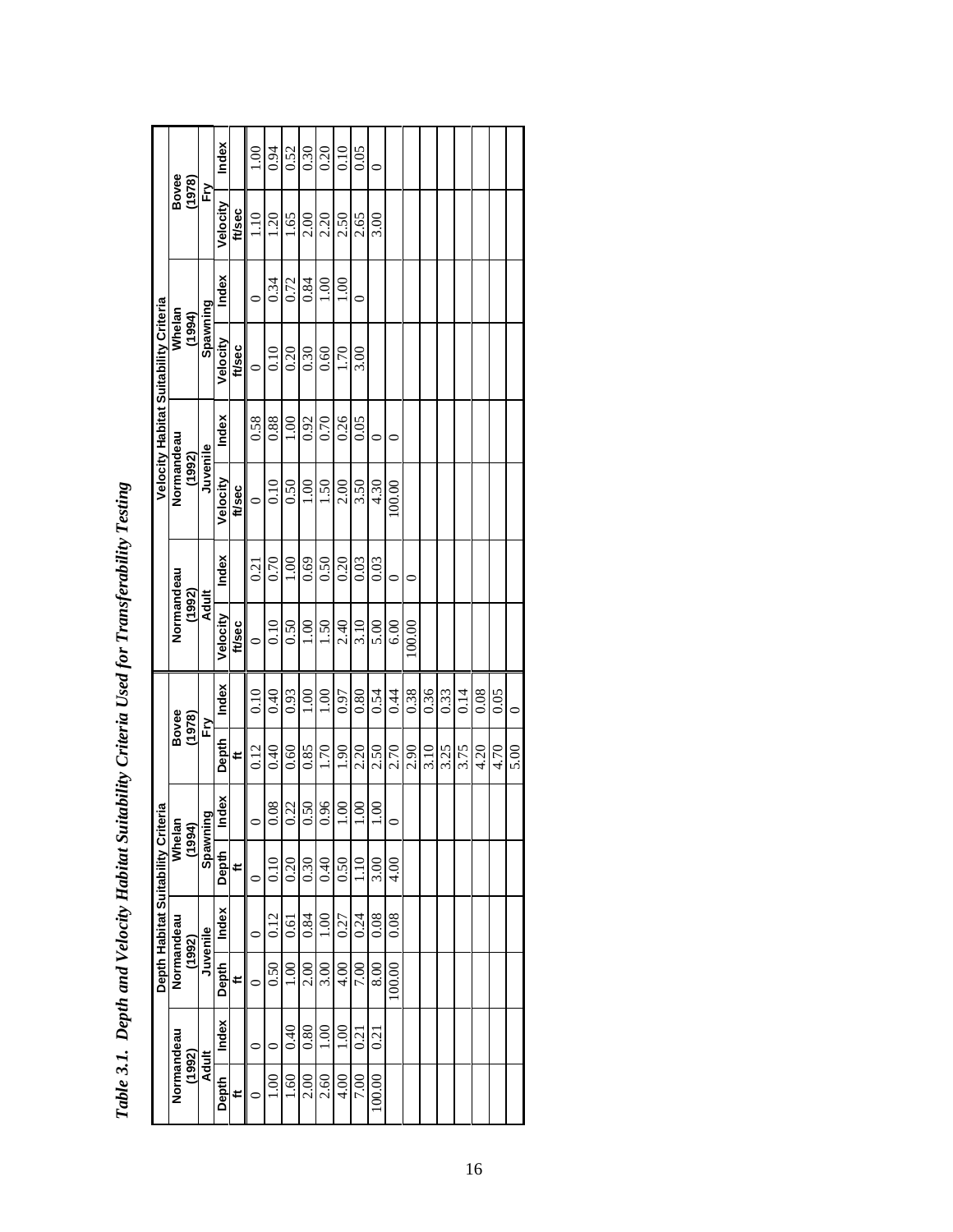#### **3.1.2 Substrate/cover criteria**

The substrate and cover classification schemes shown in Table 3.2 were used in this study. Combined substrate/cover HSC, that were tested are shown in Table 3.3. Both the classification scheme and the HSC were based on professional judgment of the investigators. Substrate and cover combinations were identified based on a two-digit coding system. The first digit referred to the substrate type, and the second digit referred to the cover type. Fifteen substrate/cover combinations were therefore possible. For example, substrate/cover type 1.1 consists of silt or sand with no cover, type 1.2 consists of silt or sand with object cover, and so forth.

#### *Table 3.2. Classification Scheme for Substrate and Cover*

# Substrate Type 1 - Diameter of <3 mm. (silt, sand) 2 - Diameter of 3 mm.–64 mm. 3 - Diameter of >64 mm. Cover Type 1 - No cover 2 - Object at least 6 inches high and with a cross section horizontal measurement of at least 1 foot 3 - Undercut object along bank 4 - Aquatic vegetation

5 - Terrestrial vegetation <1 foot above water surface

|  | Table 3.3. Substrate/Cover Habitat Suitability Criteria Used for Transferability Testing |  |  |
|--|------------------------------------------------------------------------------------------|--|--|
|  |                                                                                          |  |  |

| Substrate/<br><b>Cover Codes</b> | Spawning<br><b>HSC</b> | Fry<br><b>HSC</b> | Juvenile<br><b>HSC</b> | <b>Adult</b><br><b>HSC</b> |
|----------------------------------|------------------------|-------------------|------------------------|----------------------------|
| 1.1                              | $\theta$               | 0.5               | 0.5                    | 0.5                        |
| 1.2                              | $\theta$               |                   | 0.8                    | 0.8                        |
| 1.3                              | $\theta$               |                   |                        |                            |
| 1.4                              | $\theta$               |                   | 0.8                    | 0.8                        |
| 1.5                              | $\Omega$               |                   | 0.8                    | 0.8                        |
| 2.1                              |                        | 0.5               | 0.5                    | 0.5                        |
| 2.2                              |                        |                   | 0.8                    | 0.8                        |
| 2.3                              |                        |                   |                        |                            |
| 2.4                              |                        |                   | 0.8                    | 0.8                        |
| 2.5                              |                        |                   | 0.8                    | 0.8                        |
| 3.1                              | $\Omega$               |                   | 0.8                    | 0.5                        |
| 3.2                              | $\Omega$               |                   | 0.8                    | 0.8                        |
| 3.3                              | $\Omega$               |                   |                        |                            |
| 3.4                              | $\theta$               |                   | 0.8                    | 0.8                        |
| 3.5                              | $\theta$               |                   | 0.8                    | 0.8                        |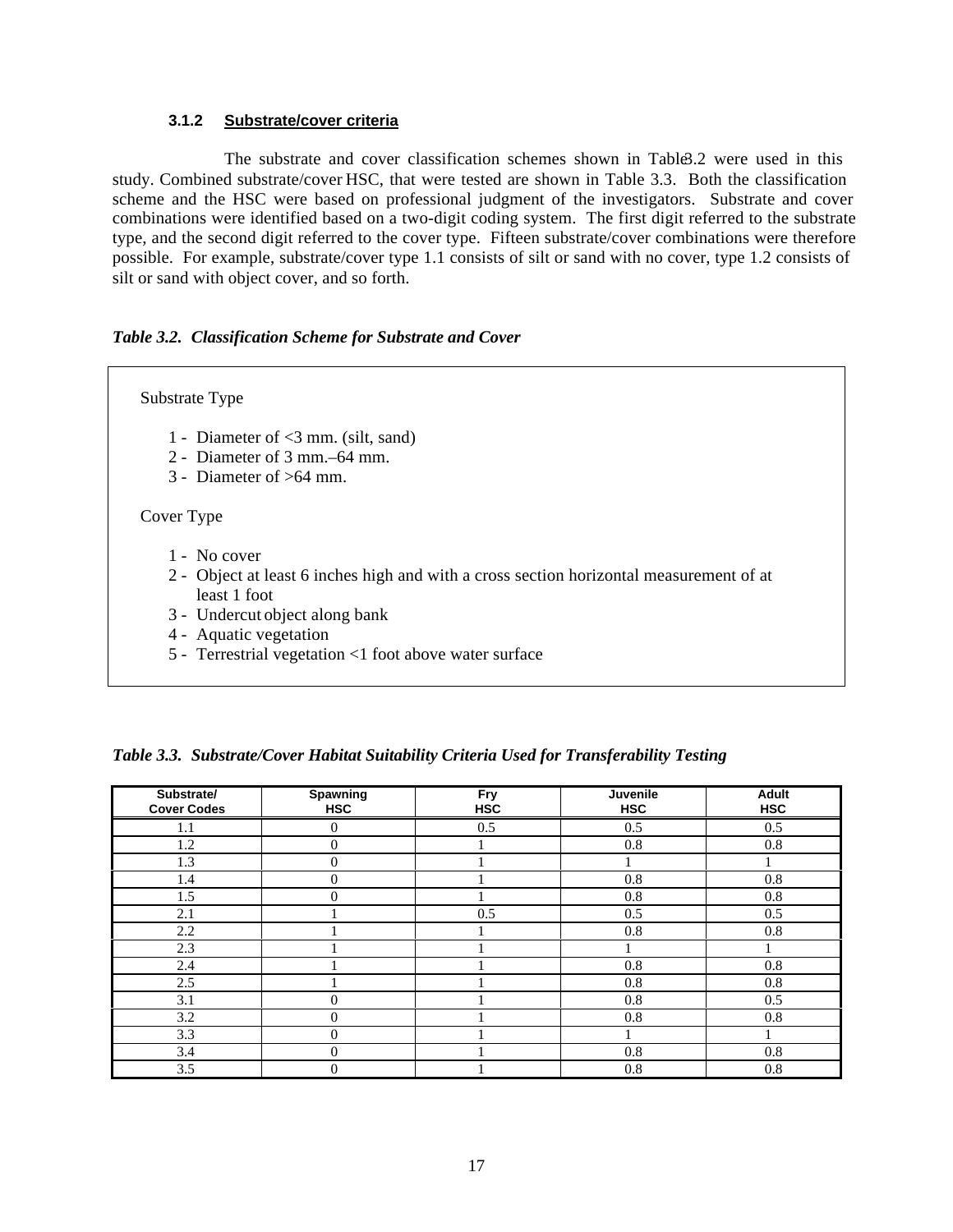## **3.1.3 Periodicity chart**

One important component of the Instream Flow Study is the recognition of specific time periods when the various life stages of each species will be present in the study streams, which is called periodicity. The periodicity chart, shown in Table 3.4, was developed after reviewing pertinent literature and discussing brook and brown trout life history information with PFBC and Penn State University fisheries biologists.

|  | Table 3.4. Periodicity Chart for Brook and Brown Trout |
|--|--------------------------------------------------------|
|--|--------------------------------------------------------|

|            |                           |                           |                |                      |                   | Month             |                           |                   |                           |                                       |                           |           |
|------------|---------------------------|---------------------------|----------------|----------------------|-------------------|-------------------|---------------------------|-------------------|---------------------------|---------------------------------------|---------------------------|-----------|
| Life Stage | Jan.                      | Feb.                      | Mar.           | Apr.                 | Mav               | June              | July                      | Aug.              | Sep.                      | Oct.                                  | Nov.                      | Dec.      |
| Adult      | <b>WF</b><br>A            | $\mathbf{v}$<br>л         | л              | $\cdot$<br>$\Lambda$ | X                 | л                 | $\mathbf{r}$<br>A         | v<br>л            | $\mathbf{r}$<br>л         | $\Lambda$                             | $\mathbf{r}$<br>A         | $\Lambda$ |
| Juvenile   | $\mathbf{r}$<br>$\Lambda$ | $\mathbf{r}$<br>$\Lambda$ | <b>xr</b><br>л | $\cdot$<br>$\Lambda$ | X                 | $\mathbf{r}$<br>л | $\mathbf{r}$<br>$\Lambda$ | $\mathbf{v}$<br>л | $\mathbf{v}$<br>$\Lambda$ | <b>WF</b><br>л                        | $\mathbf{r}$<br>$\Lambda$ | $\Lambda$ |
| Spawning   | <b>WF</b><br>$\Lambda$    | $\mathbf{v}$<br>A         |                |                      |                   |                   |                           |                   |                           | $\overline{\phantom{a}}$<br>$\Lambda$ | $\cdot$<br>$\Lambda$      | $\Lambda$ |
| Fry        |                           |                           | л              | $\cdot$<br>$\Lambda$ | $\mathbf{v}$<br>A | $\Lambda$         |                           |                   |                           |                                       |                           |           |

## **3.2 Selection of Study Streams for Transferability Testing**

Lanka and others (1987) state that trout stream habitat in the Rocky Mountains is greatly influenced by drainage basin geomorphology. Similarly, Nelson and others (1992) found trout distribution in the North Fork Humboldt River drainage area of northeastern Nevada to berelated to geologic district and land type association.

The physical and biological characteristics of reproducing trout streams vary greatly among physiographic regions in Pennsylvania, as well as between limestone and freestone streams. No one stream could be selected for HSC modeling that contained all habitat types found in reproducing brook and brown trout streams in the commonwealth. Transferability testing could not be performed for all study streams described in section 4.0 because of resource limitations. To evaluate whether the HSC could be transferred to the study streams, it was assumed that if the HSC could be transferred to one stream in each study region, they also could be transferred to other streams in the same study region. In the Ridge and Valley Limestone region, only one stream (Big Spring Creek, Cumberland County) was identified that has only a reproducing brook trout population. For that reason, that region and species combination was not considered for transferability testing. Therefore, transferability studies were proposed for one stream from each of the following categories:

- Ridge and Valley Limestone study region, reproducing brown trout stream;
- Ridge and Valley Freestone study region, reproducing brown trout stream;
- Ridge and Valley Freestone study region, reproducing brook trout stream;
- Unglaciated Plateau study region, reproducing brown trout stream; and
- Unglaciated Plateau study region, reproducing brook trout stream.

Streams with reproducing trout populations were identified from PFBC data (PFBC, 1993). The criteria used for selecting potential streams for transferability testing were a drainage area of less than 100 square miles, large numbers of reproducing trout, excellent water quality andvisibility, and good structural and hydraulic diversity. To facilitate trout identification during sampling, an attempt was made to select streams that did not contain significant numbers of more than one trout species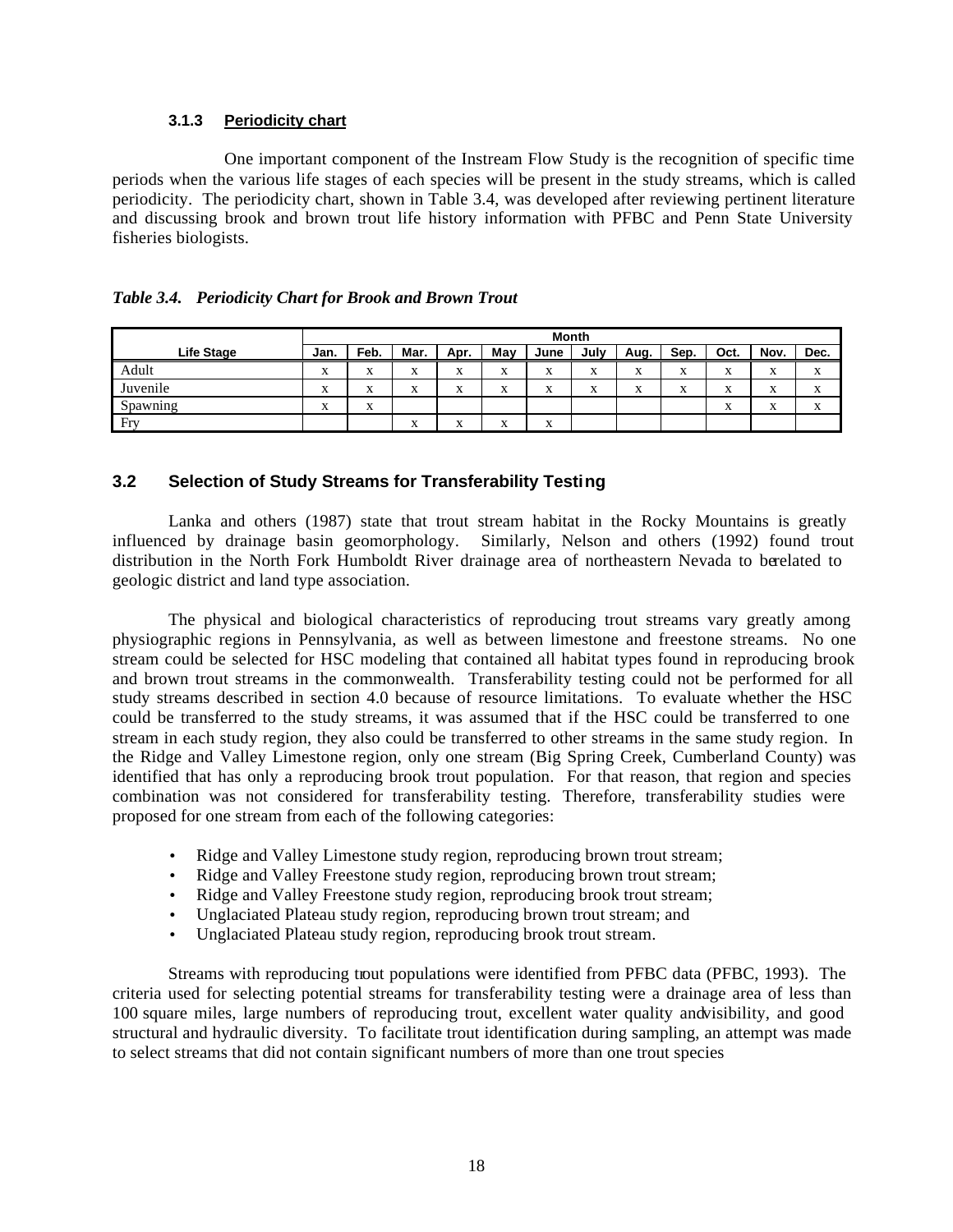Field reconnaissance, including electrofishing, was performed in the streams shown in Table 3.5. Results are shown in the table.

Based on the reconnaissance, Elk Creek, Cherry Run, Little Fishing Creek, Young Womans Creek, and Whitehead Run were initially selected as study streams. Both Young Womans Creek and Elk Creek are relatively large streams, compared to the other streams selected. Elk Creek was deleted from the study because of limited water clarity and time and cost constraints. Also, a transferability study on a second large stream would have required more resources than were available.

The study streams finally selected represented the Ridge and Valley Freestone and Unglaciated Plateau study regions.

All four study sites are located on forested land, and classified by the PFBC as Class A Wild Trout Waters. PFBC had not stocked the streams with hatchery trout in recent years.

## **3.3 Description of Study Streams**

## **3.3.1 Cherry Run**

Cherry Run originates from a spring in Bald Eagle State Forest, Hartley Township, Union County, Pa. The stream flows in a southwesterly direction into Centre County, continuing onward in that direction until bending towards the southeast to pass through a gap in Paddy Mountain. From the gap, the stream continues in a southeasterly direction, flowing back into Union County and discharging into Penns Creek, about 3.2 miles southwest of Weikert in Hartley Township.

The portion of Cherry Run selected as a study site is about 4 miles long, extending from the mouth upstream through Centre County to the Centre-Union County line. The drainage area at the downstream limit of the study site is 5.9 square miles.

## **3.3.2 Little Fishing Creek**

Little Fishing Creek originates on Nittany Mountain in Bald Eagle State Forest, Spring Township, Centre County, Pa. The stream flows in a northeasterly direction through Hecla Gap, and enters the Nittany Valley at Mingoville in Walker Township. The stream continues onward in a northeasterly direction into Clinton County, where it discharges into Fishing Creek near Lamar, Porter Township.

The portion of Little Fishing Creek selected as a study site is about 4.6 miles long, and extends from Hecla Gap upstream above the Greens Valley Roadbridge. The drainage area at the downstream limit of the study site is 5.9 square miles. Althoughparts of the Little Fishing Creek Watershed are underlain by limestone rocks, this part is underlain by freestone rocks.

## **3.3.3 Young Womans Creek**

Young Womans Creek originates in Sproul State Forest at the confluence of Baldwin Branch and County Line Branch in Chapman Township, Clinton County,Pa. The stream flows in a southerly direction, entering the West Branch Susquehanna River at North Bend in Chapman Township. The U.S. Geological Survey's stream gaging station No. 01545600 is located on Young Womans Creek, about 3.7 miles upstream from the mouth and 1.5 miles upstream from Left Branch Young Womans Creek, which is the largest tributary.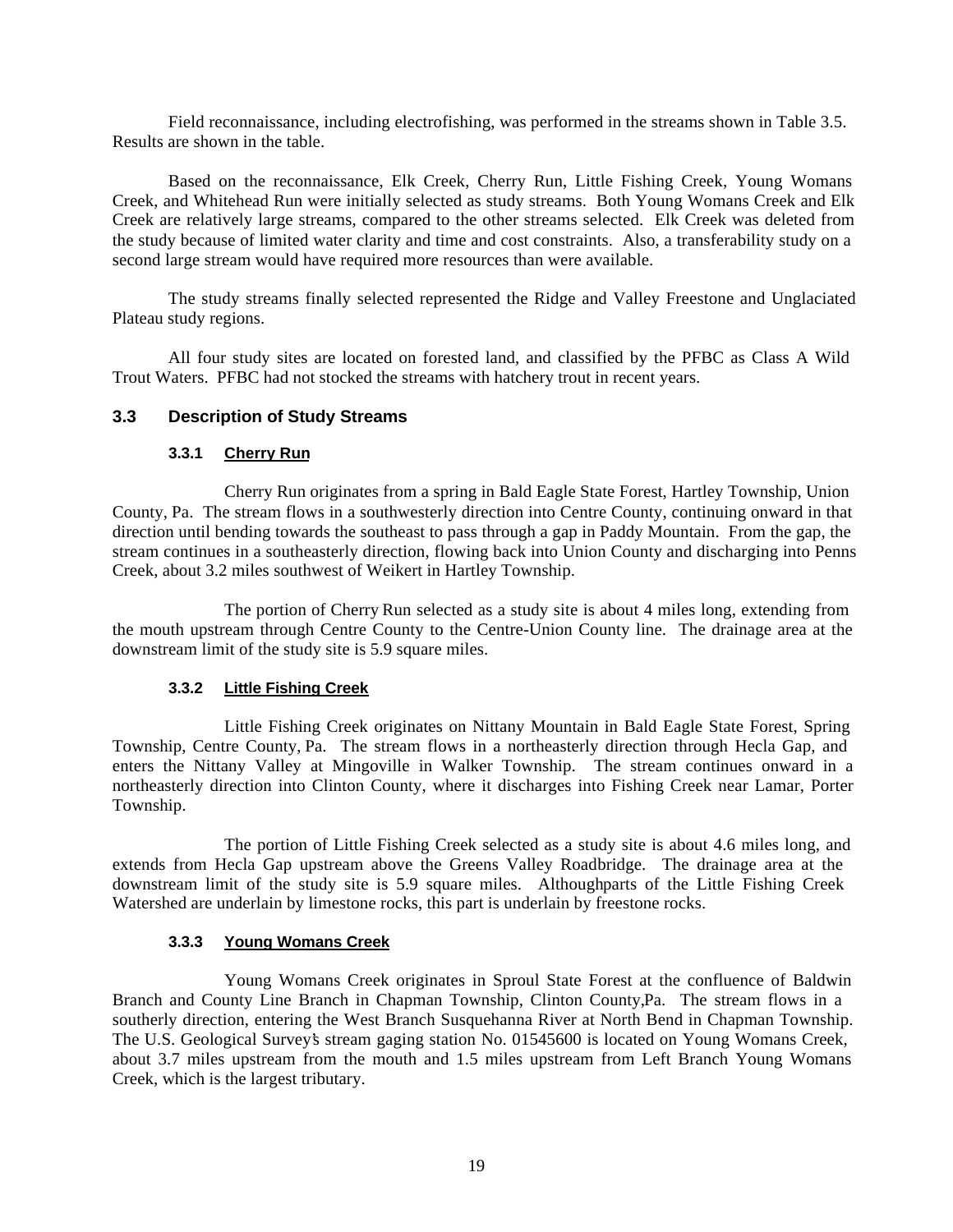|                       |                        |                               | Expected             |               |                                                                                                                  |
|-----------------------|------------------------|-------------------------------|----------------------|---------------|------------------------------------------------------------------------------------------------------------------|
| <b>Stream Name</b>    | County                 | <b>Study Region</b>           | <b>Trout Species</b> | Date Sampled  | Results of Reconnaissance Sampling                                                                               |
| Little Fishing Creek  | Centre                 | Ridge and Valley Freestone    | Brook                | May 16, 1994  | Large numbers of brook trout adults, juveniles and fry.                                                          |
|                       |                        |                               |                      |               | Excellent habitat diversity and water clarity                                                                    |
| Elk Creek             | Centre                 | Valley Limestone<br>Ridge and | Brown                | May 16, 1994  | Large numbers of brown trout, some brook trout. Good                                                             |
|                       |                        |                               |                      |               | habitat diversity, limited water clarity                                                                         |
| Cherry Run            | Centre and             | Ridge and Valley Freestone    | Brown                | May 16, 1994  | Many adult and juvenile brown trout. Excellent habitat                                                           |
|                       | Union                  |                               |                      |               | diversity and water clarity.                                                                                     |
| Young Womans Creek    | Clinton                | Unglaciated Plateau           | Brown                | May 19, 1994  | Large numbers of adult and juvenile brown trout. Excellent                                                       |
|                       |                        |                               |                      |               | habitat diversity and water clarity.                                                                             |
| John Summerson Branch | Clinton                | Unglaciated Plateau           | <b>Brook</b>         | May 19, 1994  | Insufficient numbers at sampling site near mouth. More                                                           |
|                       |                        |                               |                      |               | abundant upstream according to PFBC, but access to that                                                          |
|                       |                        |                               |                      |               | area was poor.                                                                                                   |
| Trout Run             | Clinton                | Unglaciated Plateau           | Brook                | May 19, 1994  | Insufficient numbers of fish.                                                                                    |
| Lost Creek            | Juniata                | Valley Freestone<br>Ridge and | Brown                | June 9, 1994  | Large numbers of adult brown trout, relatively few juveniles                                                     |
|                       |                        |                               |                      |               | and fry. Significant numbers of adult brook trout. Excellent                                                     |
|                       |                        |                               |                      |               | habitat diversity and water clarity.                                                                             |
| Wallace Run           | Centre                 | Valley Freestone<br>Ridge and | Brown                | June 20, 1994 | Small numbers of fish. Mixed population of about half                                                            |
|                       |                        |                               |                      |               | brook and half brown trout.                                                                                      |
| Swift Run             | Mifflin                | Ridge and Valley Freestone    | Brown                | June 20, 1994 | Mixed population about half brook and half brown trout.                                                          |
| <b>Grove Run</b>      | Cameron                | Unglaciated Plateau           | Brook                | June 21, 1994 | Large numbers of brook trout, many brown trout.                                                                  |
| Montour Run           | Clinton and<br>Cameron | Unglaciated Plateau           | <b>Brook</b>         | June 21, 1994 | Insufficient numbers of fish.                                                                                    |
|                       |                        |                               |                      |               |                                                                                                                  |
| Whitehead Run         | Cameron                | Unglaciated Plateau           | <b>Brook</b>         | June 21, 1994 | Large numbers of brook trout, easily accessible. Good<br>habitat diversity and water clarity. A few brown trout. |
|                       |                        |                               |                      |               |                                                                                                                  |
| Laurel Run            | Union                  | Ridge and Valley Freestone    | Brown                | June 22, 1994 | Mixed population of brook and brown trout. Streambank<br>shading made observations difficult.                    |
| Lackawanna River      | Lackawanna             | Valley Freestone<br>Ridge and | Brown                | June 23, 1994 | Mixed population of brook, brown, and rainbow trout.                                                             |
|                       |                        |                               |                      |               | Good habitat diversity. Trash and household debris caused                                                        |
|                       |                        |                               |                      |               | health and safety concerns.                                                                                      |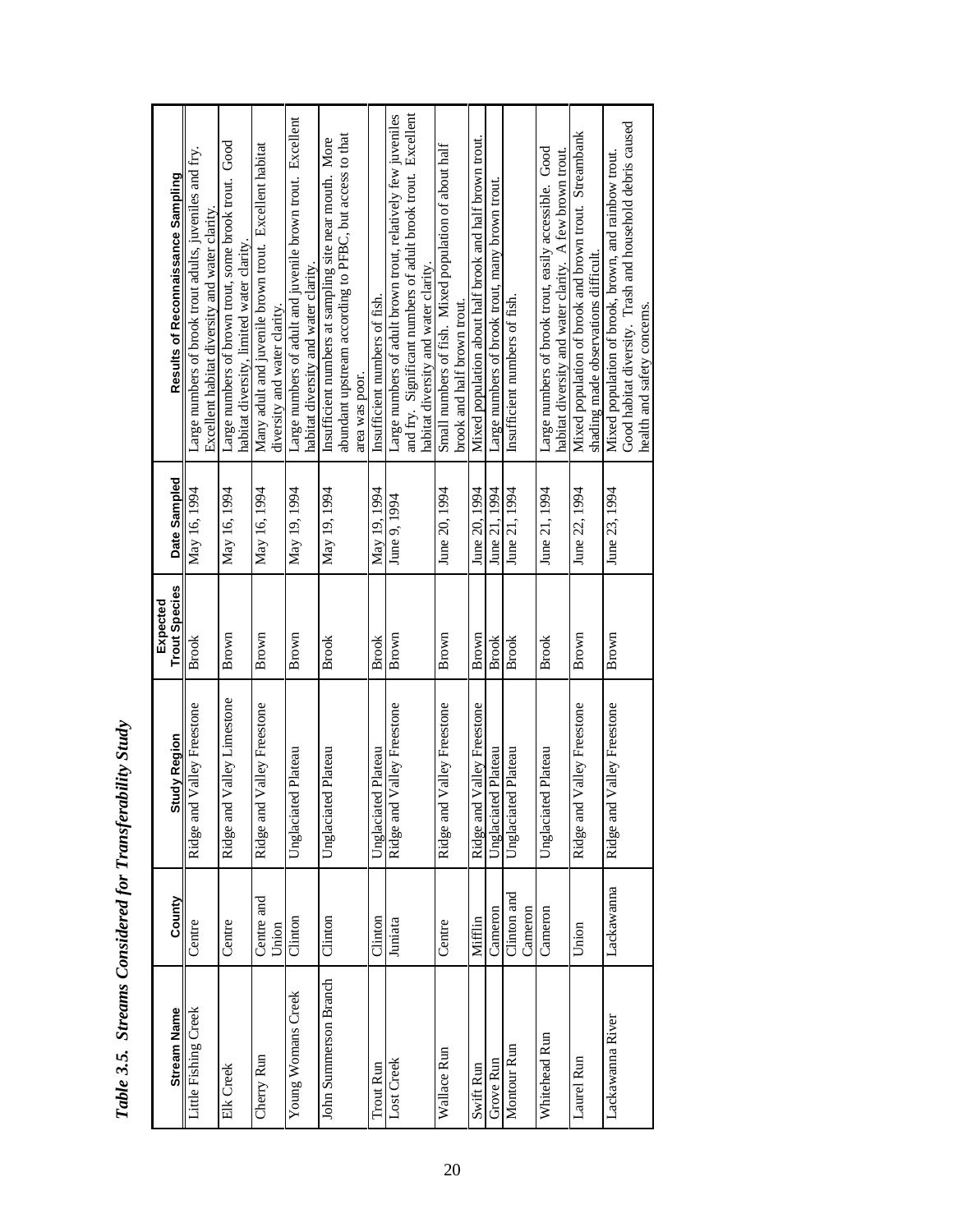The portion of Young Womans Creek selected as a study site extends from the vicinity of the U.S. Geological Survey stream gaging station upstream about 5.2 miles to the vicinity of Beechwood Trail. The drainage area upstream from the gaging station is 46.2 square miles.

## **3.3.4 Whitehead Run**

Whitehead Run originates in Elk State Forest about 4.3 miles northeast of Cameron in Lumber Township, Cameron County, Pa. The stream flows in a westerly direction to meet Hunts Run in Lumber Township.

The entire length of Whitehead Run, including its major tributary, Rock Run, was selected as the study site. The drainage area at the downstream end of the study site is 4.4 square miles.

## **3.4 Field Data Collection**

#### **3.4.1 Procedures**

Transferability studies were conducted using the general methodology described by Thomas and Bovee (1993). Field work was performed in general accordance with the field manual, which is included as AppendixA of this report. Microhabitat measurements were taken at locations where undisturbed fish were observed, and in randomly-selected locations where fish were absent.

Bovee (1986) identifiedsize-class as a good method for classifying groups of fish for HSC development. For the purpose of this investigation, fish less than 2 inches in total length were considered to be fry; fish between 2 and6 inches long were considered juveniles; and fish 6 or more inches long were considered adults. This size stratification scheme is consistent with that cited in most of the HSC literature listed in section 3.1. Spawning locations were identified by the presence of a totallyor partially-completed redd (nest).

All sampling was performed during daylight hours. Sampling was not performed during extremely low flows when habitat diversity waslimited, or during extremely high flows when observations would have been difficult or dangerous. At least one flow measurement was taken near the downstream end of the sampling area on all trips, except the spawning sampling trip to Cherry Run, when the flow was estimated.

Equal areas of all mesohabitat types were sampled, regardless of which mesohabitat types were most abundant, or had the greatest concentrations of fish. The locations of all undisturbed fish (or redds) at each mesohabitat sampling site were marked, and appropriate data were recorded.

If two (nonspawning) fish were located within 1 foot of each other, they were considered to be in the same location (PHABSIM cell), and only one set of microhabitat measurements was taken. If a group of fish had individuals less than a foot apart, but the group was spread out over 2 or more feet (which occurred on some occasions with fry), several measurements were made within the occupied area at locations spaced a foot apart. Sampling for adults, juveniles, and fry was generally performed by a three-person crew. However, a four-person crew was used on a few of the juvenile and adult sampling trips, allowing two crew members to simultaneously make microhabitat measurements, and thereby speed up the data collection process. A two-person crew was used for all field trips involving spawning adult fish.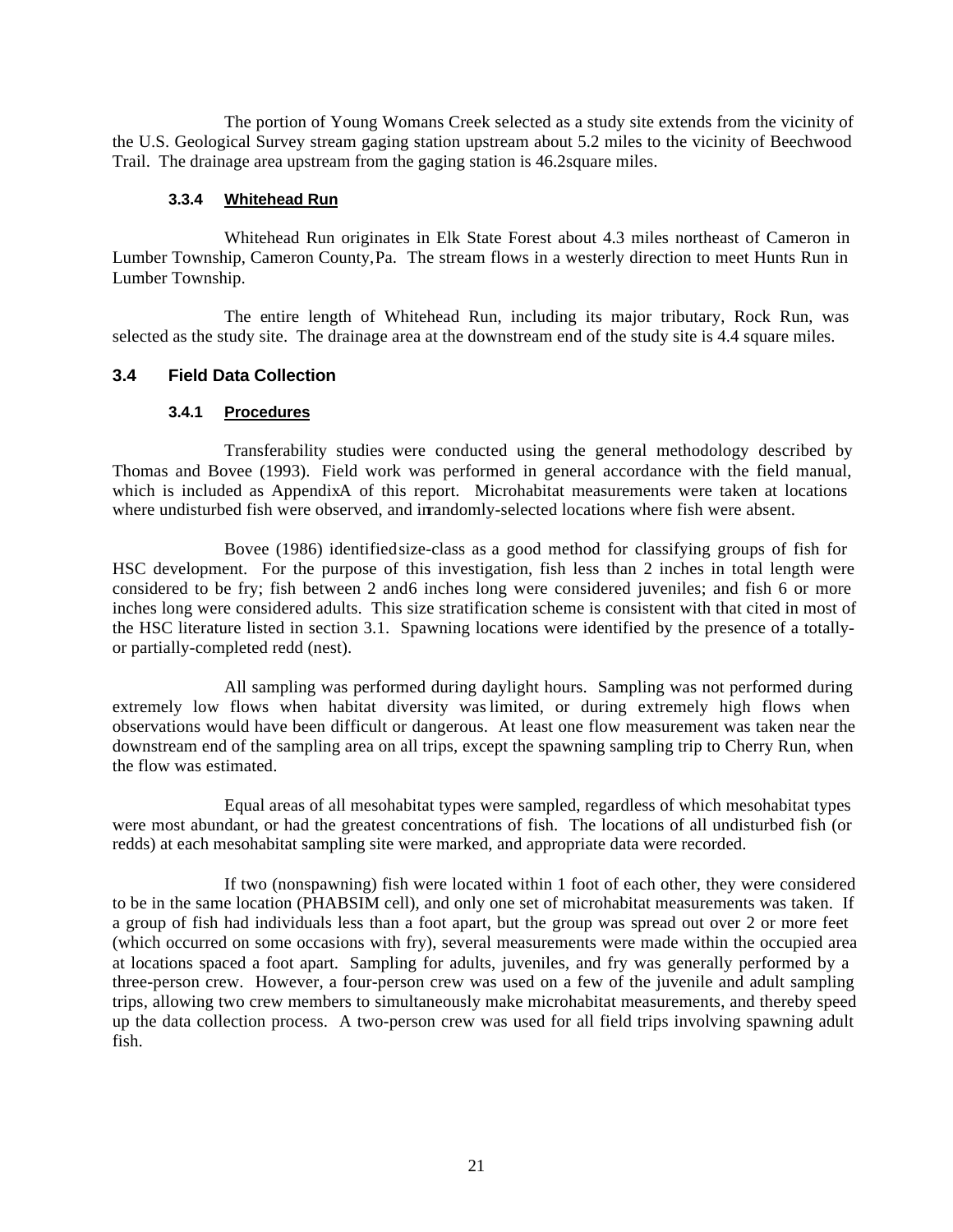Snorkel gear, surface observations, and electrofishing were used to observe fish locations, which were documented. When identifying fish locations, a conscious effort was made to avoid fish fright and investigator bias.

The effectiveness of using snorkel gear to make direct underwater observations of undisturbed fish has been well documented (Bovee, 1986; Bovee and Zuboy, 1988). For this reason, snorkel gear was used to the maximum extent possible in making in-situ observations of adults, juveniles, and fry for the transferability studies. Snorkel gear was used extensively, and was the preferred means of identifying adult, juvenile, and fry locations in Young Womans Creek. However, the method could not be effectively used in Whitehead Run and Cherry Run, because nearly all of the sampling area were too shallow to sample with snorkel gear. For the same reason, snorkel gear could not be effectively used to sample adult and juvenile locations in Little Fishing Creek, but was used to a limited extent to sample fry locations in pool habitat during higher water conditions. For habitat types that could not be effectively sampled with snorkel gear, surface observations and electrofishing were used to identify fish locations.

When making observations with snorkel gear, the diver used his hands and legs to pull or push quietly along the bottom, moving systematically in an upstream direction to identify the locations of undisturbed fish. In deep water and in areas with extremely fast current, the diver pulled himself through the study reach on a rope, which had been previously anchored.

Surface observations were used in clear, shallow water to locate fish or redds at each mesohabitat sampling site. Because of low flow conditions and excellent water clarity, surface observations were the only means used to identify spawning locations. The observer wore drab or camouflage clothing, and made a cautious approach in an upstream direction through the sampling area, taking care not to frighten fish. Surface observations were generally made with the aid of polarized sunglasses. In some instances, binoculars also were used to assist in making surface observations.

Electrofishing was generally performed with a backpack DC shocker and two hand-held electrodes. However, an AC shocker was used on one of the adult/juvenile sampling trips to Cherry Run, due to equipment malfunction. A rat-tail probe was used as one of the electrodes when sampling fry on all streams, except Young Womans Creek, because of equipment problems. For each point sampled, the electrodes were carefully positioned, the electrical current was then activated, and the locations of fish identified. If necessary, fish were collected with a dipnet for identification or measurement. All collected fish were returned to the stream.

Fish and redd locations were marked with a lead fishing sinker, to which a numbered piece of plastic surveyor's tape was attached. The date, time, mesohabitat type, observation technique, marker tag number, species, length, and life stage were recorded. A copy of the field data sheets used for occupied locations is shown as Appendix 3 of the field manual for HSC transferability testing.

After fish and redd locations were marked, water depth was measured and recorded to the nearest 0.01 foot, using a top-setting rod equipped with a current meter. The number of cup rotations per unit of time was recorded on the data sheet so that mean current velocity for each location could be calculated. Where the water depth was less than 2.5 feet, one current meter reading was taken at sixtenths of the distance from the water surface to the stream bottom. Where the water depth was greater than 2.5 feet, one current meter reading was taken at two-tenths and another reading was taken at eighttenths of the distance from the water surface to the stream bottom. The results of the two velocities were averaged. Water temperature in degrees Celsius was periodically measured and recorded.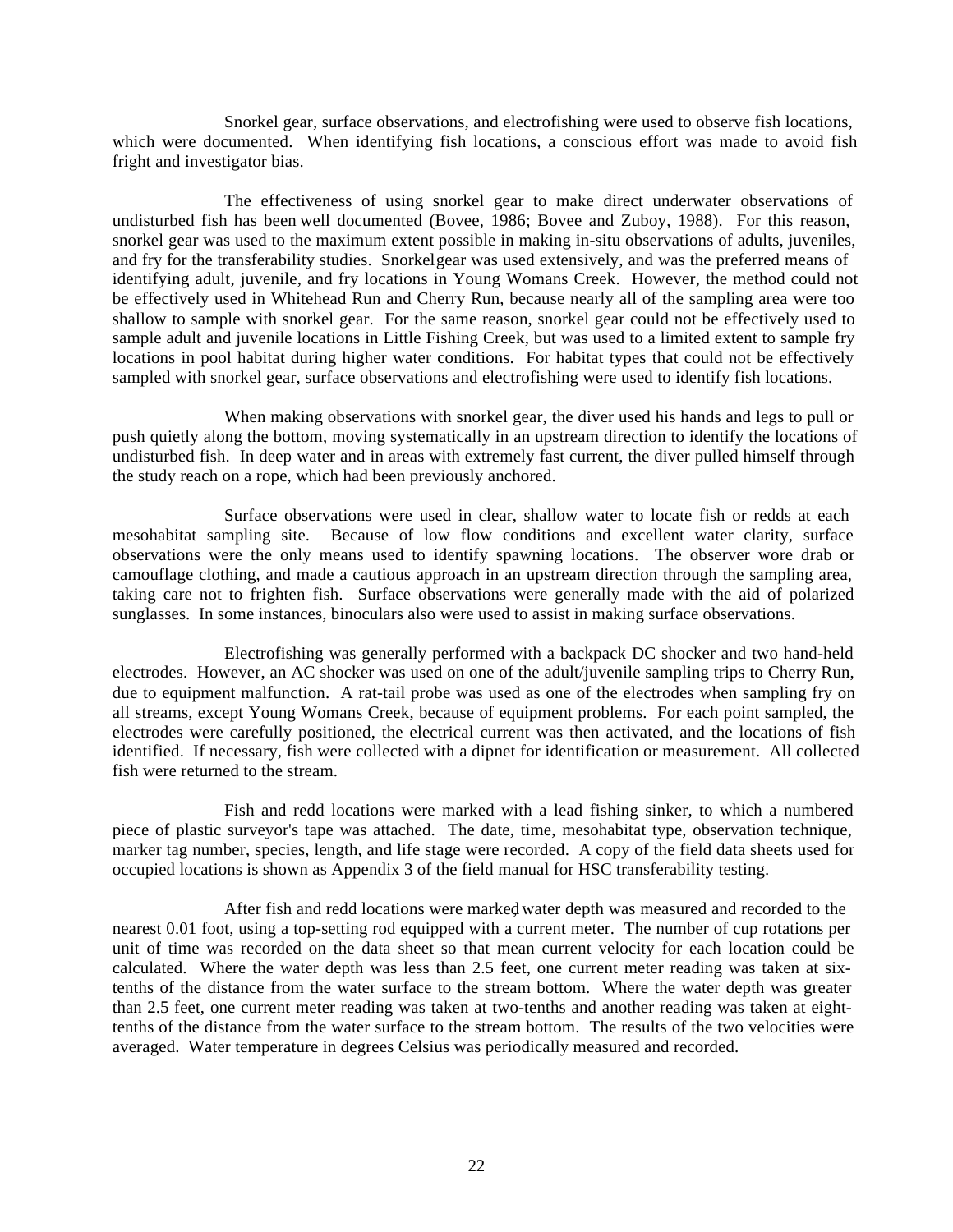Before removing the fish location markers from the stream bottom, a random sampling procedure was used to select locations that were unoccupied by fish. The procedure is described in Appendix A.

Unoccupied locations were not selected within 1 foot of an occupied location. Data were collected and recorded on a copy of the field data sheet for unoccupied locations, shown as Appendix 4 of the field manual.

The dates of field observations and a record of streamflow measurements are shown in Table 3.6. Relatively large variations in streamflow occurred in Young Womans Creek due to rain and thunderstorm activity. On some occasions, sampling had to be delayed until water clarity improved and stream conditions stabilized. Under these circumstances, care was taken to avoid delays in taking microhabitat measurements after occupied and unoccupied locations were identified, because of changing flow conditions.

## **3.4.2 General observations**

Young Womans Creek was ideally suited for use of snorkel gear. Excellent water clarity normally allowed a diver to spot adult fish that were more than 20 feet away, if they were approached cautiously by moving in an upstream direction. The tendency of fish to remain in position when approached by a diver varied with the life stage, water conditions, current velocity, and cover being used by the fish and diver at the time of observation. In general, adult fish were more difficult to approach than juveniles, and juveniles were more difficult to approach than fry. As a general rule, adult fish in open, moving water could be approached to within about 10 feet before showing fright reactions (ceasing to feed on drifting material, making jerky or tense body movements, preparing to dart away, gradually moving away from the diver, etc.). When cover was available, adult trout could be approached even more closely. Some large brown trout resting under rock ledges could almost be touched by the diver. Many juveniles continued to feed when only a few feet from the diver, and some fry could be approached to within inches of the face mask.

Initially, only brown trout data were collected when sampling for adults and juveniles in Young Womans Creek. However, both brook trout and brown trout were observed in the stream. During the second field visit, microhabitat data were collected for both species.

In Young Womans Creek, positive species identification of undisturbed adults and juveniles was an easy matter because of excellent underwater visibility, the magnification effect caused by looking through the diver's mask, and the fact that fish were moving naturally with fins spread and markings easily visible. Species identification of fry was dependent on being able to see a dark spot on the adipose fin of brook trout. This spot is not present on brown trout. Eighty-nine fry locations were sampled in Young Womans Creek. However, because of the small size of the fry  $(0.75 \text{ to } 1.25 \text{ inches})$ and the fact that many of the smaller fish were heavily pigmented, field identification to the species level was not always possible. Thirty-three of the fry from these locations were identified as brook trout, 14 were identified as brown trout, and 42 could not be accurately identified.

In Young Womans Creek, brook trout seemed to be more commonly associated with pool habitat, while brown trout appeared to be more closely associated with cover. Brown trout were more abundant in the lower region of the study area (in the vicinity of the U.S. Geological Survey gaging station). Brook trout were more abundant in upstream areas (from Bull Run upstream to the vicinity of Beechwood Trail).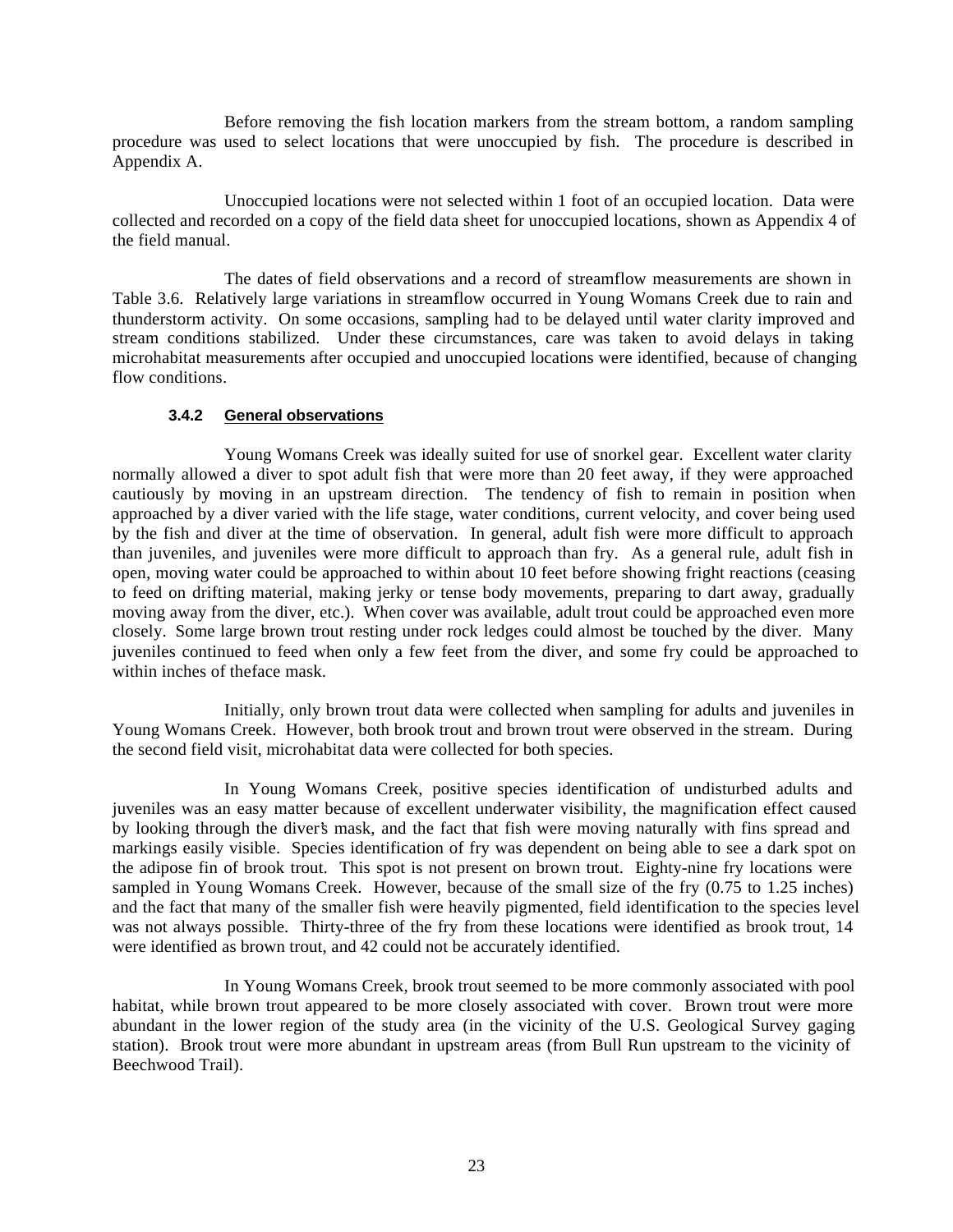| Dates Sampled and Streamflow<br>Type of Fish/ | Cherry Run                               | Little Fishing Creek               | <b>Young Womans Creek</b>                                                                            | Whitehead Run                           |
|-----------------------------------------------|------------------------------------------|------------------------------------|------------------------------------------------------------------------------------------------------|-----------------------------------------|
| Adult/Juvenile Sampling, First Data Set       |                                          |                                    |                                                                                                      |                                         |
| Dates Sampled                                 | July 25-27, 1994                         | July 11-13, 1994                   | July 6,7,8,13, & 14, 1994<br>August 8-9, 1994<br>July 20-21, 1994                                    | July 18-20, 1994                        |
| Streamflow                                    | $($ July 25, 1994)<br>1.68 cfs           | $1.54 \text{ cfs (July 11, 1994)}$ | 45 cfs (August 8, 1994)<br>47 cfs (July 13, 1994)<br>110 cfs (July 6, 1994)<br>80 cfs (July 7, 1994) | 4.84 cfs (July 20, 1994)                |
| Adult/Juvenile Sampling, Second Data Set      |                                          |                                    |                                                                                                      |                                         |
| Dates Sampled                                 | 22-25, 1994<br>August                    | September 6-8, 1994                | August 15-17, 1994<br>August 10-11, 1994                                                             | August 29-31, 1994<br>September 1, 1994 |
| Streamflow                                    | 5.90 cfs (August 23, 1994)               | 2.80 cfs (September 8, 1994)       | 36 cfs (August 10, 1994)                                                                             | 9.58 cfs (September 1, 1994)            |
|                                               |                                          |                                    | 31 cfs (August 11, 1994)<br>219 cfs (August 15, 1994)                                                |                                         |
|                                               |                                          |                                    | 186 cfs (August 16, 1994)<br>153 cfs (August 17, 1994)                                               |                                         |
| Spawning Sampling                             |                                          |                                    |                                                                                                      |                                         |
| Dates Sampled                                 | November 3-4, 1994<br>November 7-8, 1994 | October 18-21, 1994                | October 24-26, 1994                                                                                  | October 10-14, 1994                     |
| Streamflow                                    | (estimated)<br>$4 \text{ cfs}$           | 2.21 cfs (October 21, 1994)        | 12 cfs (October 24, 1994)                                                                            | $0.78$ cfs (October 14, 1994)           |
| Fry Sampling                                  |                                          |                                    |                                                                                                      |                                         |
| Dates Sampled                                 | April 17-19, 1995                        | April 24-26, 1995                  | May 8-11, 1995                                                                                       | May 1-3, 1995                           |
| Streamflow                                    | 6.73 cfs (April 19, 1995)                | 8.15 cfs (April 24, 1995)          | 27 cfs (May 8, 1995)<br>26 cfs (May 10, 1995)<br>156 cfs (May 11, 1995)                              | 2.20 cfs (May 3, 1995)                  |

Table 3.6. Sampling Dates and Streamflow Measurements *Table 3.6. Sampling Dates and Streamflow Measurements*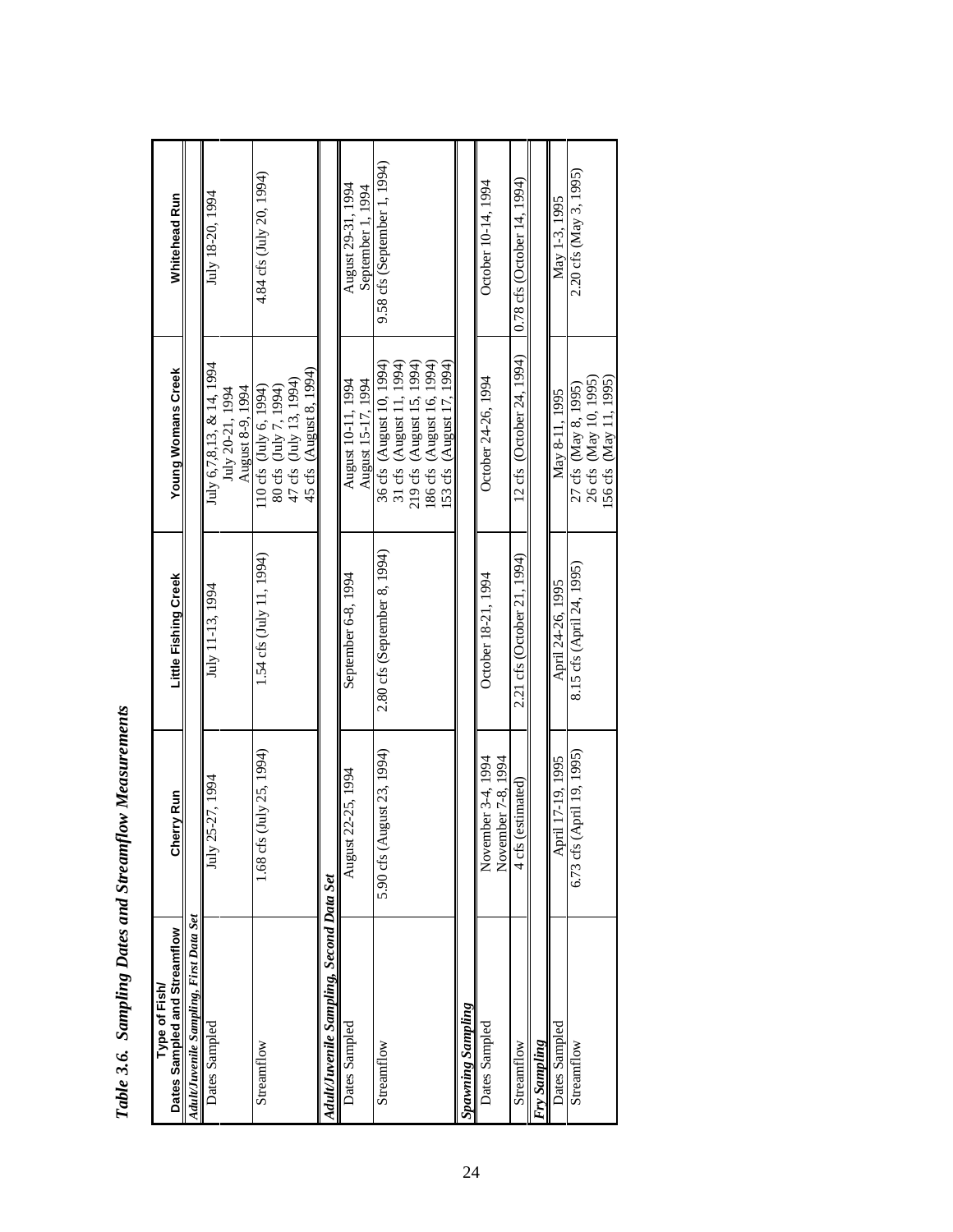During all of the field trips to Little Fishing Creek, the only species of trout observed was brook trout. Some brown trout were observed during the fall in the lower portion of Whitehead Run, but the predominant species present was brook trout. The predominant species present in Cherry Run was brown trout, although some brook and rainbow trout also were observed.

When identifying redd locations, it was important to look very carefully for gravel that had been disturbed. In many cases, the pit (depression) and tailspill (downstream area of loose gravel) of redds were difficult to identify, especially if the redd was small and not recently constructed. Because small brook trout make small redds, it was necessary to look carefully in even small pockets of gravel. The tailspills for some redds were only slightly larger than the 6- or 7-inch long fish that made them. Larger fish made larger redds, and some brown trout redds in Young Womans Creek were found with tailspills that were more than a foot long. Redds were frequently found in the tails of pools, but they were found in all mesohabitat types (riffles, runs, and pools).

As recommended by Dr. Robert Carline of Penn State University, field crews used a walking stick to poke into potential redd locations to determine if the sediments were loose and may have been excavated by trout. It was often possible to dislodge eggs to confirm the site was, in facta redd by digging with the stick to a depth of several inches (depending on the size of the redd). Crews initially dug into the bottom sediments by hand to confirm redd locations, and used a fine-meshed screen colander to catch dislodged eggs. However, digging with a walking stick was just as effective, and was much less damaging to redds.

Redds were much easier to identify with good lighting (such as during the middle of a sunny day) and when there was little or no wind to create a surface disturbance on the water. Most redds were found in relatively flat, shallow water. However, some were found in areas with almost no flow, and a few were found in relatively choppy water. Side channels seemed to be especially productive locations, probably because flow was reduced and gravel was more abundant in many of these areas. Redds were more easily identified when they were occupied by fish.

Although brown trout were actively constructing redds when Cherry Run was sampled for spawning, no eggs were recovered from redd locations. For this reason, it was assumed that sampling had been conducted at the beginning of the spawning period.

Eggs were recovered from redds on all three of the other streams sampled. Based on the appearance of redds and the activity of fish, sampling was conducted somewhat after the peak spawning activity on Little Fishing Creek and Whitehead Run. Many brown trout were found occupying redds in Young Womans Creek, indicating sampling probably occurred during the time of peak spawning activity. Although a few brook trout also were seen on redds in Young Womans Creek, the majority of redds observed in that stream were made by brown trout.

## **3.5 Transferability Study Data Analysis Procedures**

Field data were used to perform transferability testing of HSC in accordance with the procedures cited by Thomas and Bovee (1993). The number of occupied and unoccupied sites (cells) having optimum usable, suitable, and unsuitable habitat were calculated for the appropriate study streams, species, and life stages. For this test, optimum habitat was assumed to have a suitability index of 0.8 or more, and suitable habitat was assumed to have a suitability index of 0.1 or more (Bovee, oral communication, 1994). One-sided chi-square tests (alpha  $= .05$ ) were performed using the formula shown below.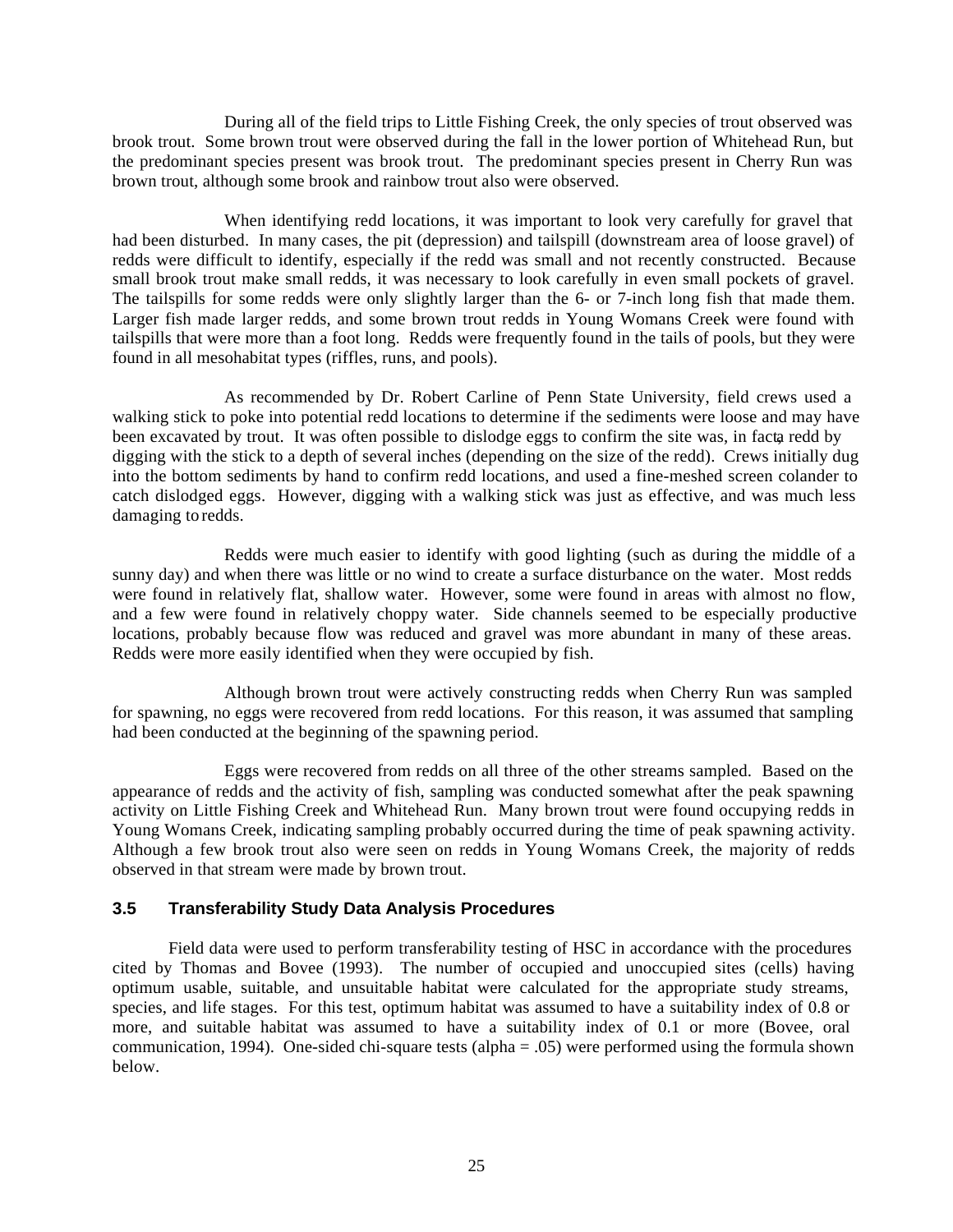$T =$ *N ad bc*  $a+b$  $(c+d(a+c)(b+d))$  $(ad-bc)$  $(a + b)(c + d(a + c)(b + d))$ −  $+b)(c+d(a+c)(b+d)$ 

where:  $T =$  the test statistic

a = the number of occupied optimum (or suitable) cells;

 $b =$  the number of occupied usable (or unsuitable) cells;

 $c =$  the number of unoccupied optimum (or suitable) cells;

 $d =$  the number of unoccupied usable (or unsuitable) cells; and

 $N =$  the total number of cells.

To be considered transferable, the test statistic had to be greater than 1.6449.

For the purpose of data analysis, all redds observed in Young Womans Creek were assumed to be brown trout redds, unless brook trout were observed at a particular redd location. Insufficient brook trout redds were observed to warrant use of data from these redds for transferability testing.

Brook, brown, and unidentified fry data from Young Womans Creek were considered collectively for the purpose of transferability testing.

#### **3.6. Transferability Study Data Analysis Results**

Transferability testing indicated the HSC discussed in section 3.1 were not transferable to most of the streams tested. The results of transferability testing are summarized in Table 3.7. Chi-square test results used in compiling Table 3.7 are shown in Appendix B.

| <b>Stream and Species</b>         | <b>Life Stage</b>     | Transferable?  |
|-----------------------------------|-----------------------|----------------|
| Cherry Run, Brown Trout           | Adult                 | No             |
|                                   | Juvenile              | No.            |
|                                   | Spawning              | N <sub>0</sub> |
|                                   | Fry                   | No.            |
| Little Fishing Creek, Brook Trout | Adult                 | N <sub>o</sub> |
|                                   | Juvenile              | No.            |
|                                   | Spawning              | No.            |
|                                   | Fry                   | No.            |
| Young Womans Creek, Brown Trout   | Adult                 | Yes            |
|                                   | Juvenile              | No.            |
|                                   | Spawning              | No.            |
|                                   | Fry (Brook and Brown) | No.            |
| Young Womans Creek, Brook Trout   | Adult                 | Yes            |
|                                   | Juvenile              | N <sub>0</sub> |
| Whitehead Run, Brook Trout        | Adult                 | N <sub>0</sub> |
|                                   | Juvenile              | N <sub>0</sub> |
|                                   | Spawning              | No.            |
|                                   | Fry                   | N <sub>0</sub> |

*Table 3.7. Results of Transferability Testing*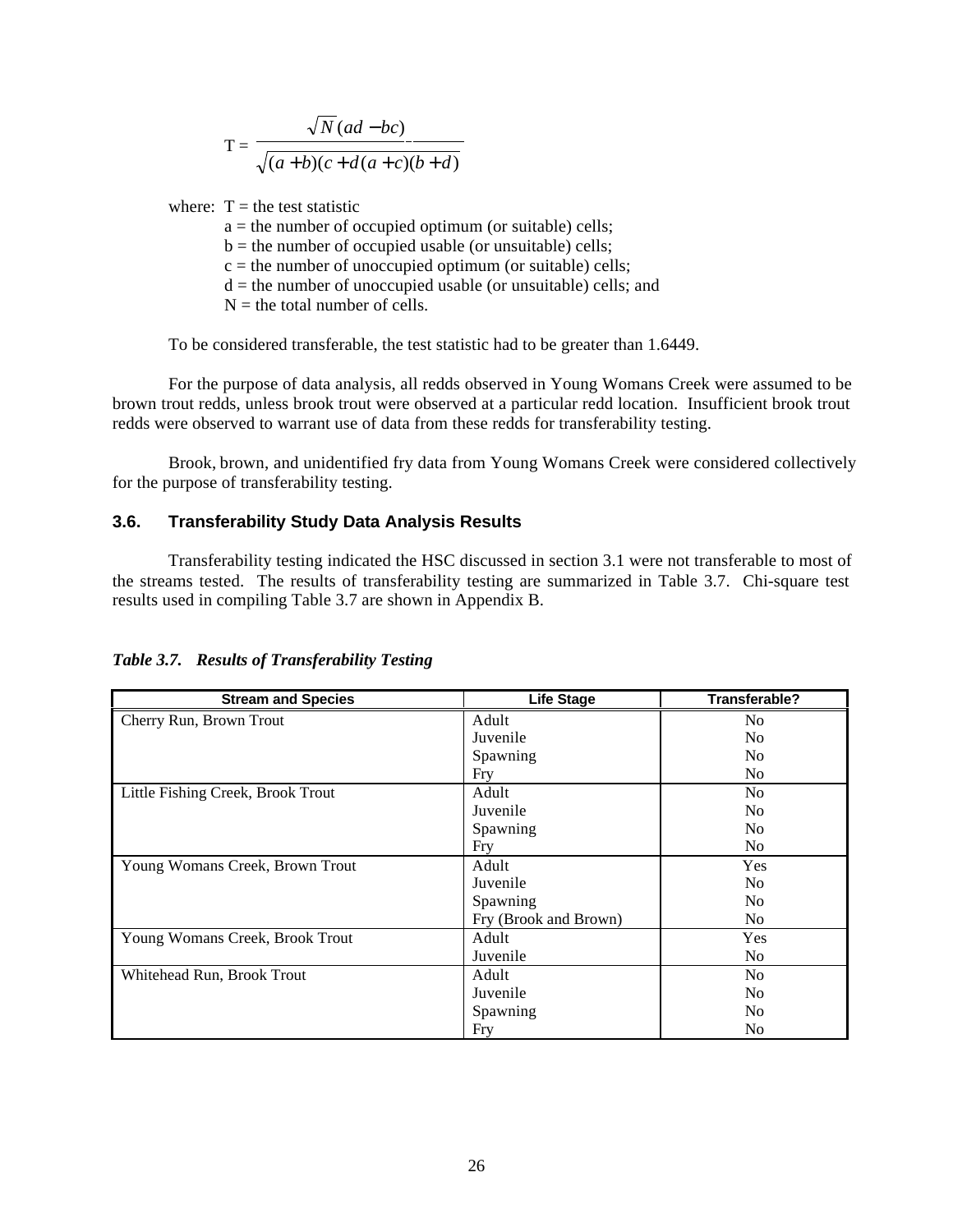#### **3.7 Criteria Development**

#### **3.7.1 Procedures**

Because only a few of the HSC were transferable, the following options were considered:

- 1. Collect additional data and develop new HSC for testing.
- 2. Test other existing HSC;
- 3. Modify the HSC and rerun the transferability test; and
- 4. Develop new criteria from data already collected.

Option 1 would have been the most desirable, if additional time and funds had been available. Development of individual sets of new criteria for each of the transferability study streams would have required about four times as much work as the transferability testing that had already been performed. Therefore, new criteria were developed based on the data available from the transferability studies. All the data collected for each species and/or life stage were pooled to develop the new HSC.

Prior to developing the new criteria, histograms were prepared of the occupied and unoccupied site data used for transferability testing. Additional HSC were identified and compared visually to the histograms to see whether there was a match. Since there was no match, the modified forage index and the linear index, described by Schreck and Moyle (1990), were both used in a systematic approach to developing new HSC.

The forage ratio is an electivity index used to measure the degree to which fish select for specific food items available to them in the environment. It also may be used to describe the degree of preference for various microhabitat conditions (Bovee, 1986). This concept was applied to the selection for depth, current velocity, substrate, and cover in the environment per the histogram analyses. Modified forage index ratios were calculated for each depth, velocity, and substrate/cover bin used in the histogram analyses. The formula used to calculate the modified forage index is:

$$
FR=r_{\boldsymbol{i}}/(p_{\boldsymbol{i}}{+}1)
$$

where:  $FR =$  the modified forage index;

 $r_i$  = the percentage of occupied sites in depth, velocity, or substrate/cover bin i; and

pi = the percentage of unoccupied sites in depth, velocity, or substrate/cover bin i.

The formula cited by Schreck and Moyle (1990) used only "p" as the denominator. However, we decided to add 1 percent to the denominator so that an index could be calculated when the number of unoccupied sites was zero. After calculating the modified forage indexes, they were normalized (put on a scale of 0 to 1) to permit comparison with the HSC.

<sup>&</sup>lt;sup>1</sup> The first depth bin for adults, juveniles, and spawning (0.13 feet) was for water depths of 0-0.25 feet, the second bin (0.38 feet) for water depths of 0.25-0.50 feet, etc.

The first velocity bin for adults, juveniles, and spawning (0.13 feet/second) was for velocities of 0-0.25 feet/second, the second bin (0.38 feet/second) for 0.25 to 0.50 feet/second, etc.

Depth and velocity bins used for fry were made half as large as the above (intervals of 0.06 feet or feet/second, instead of 0.13 feet or feet/second, respectively) because of the narrow range of depths and velocities for sites occupied by fry.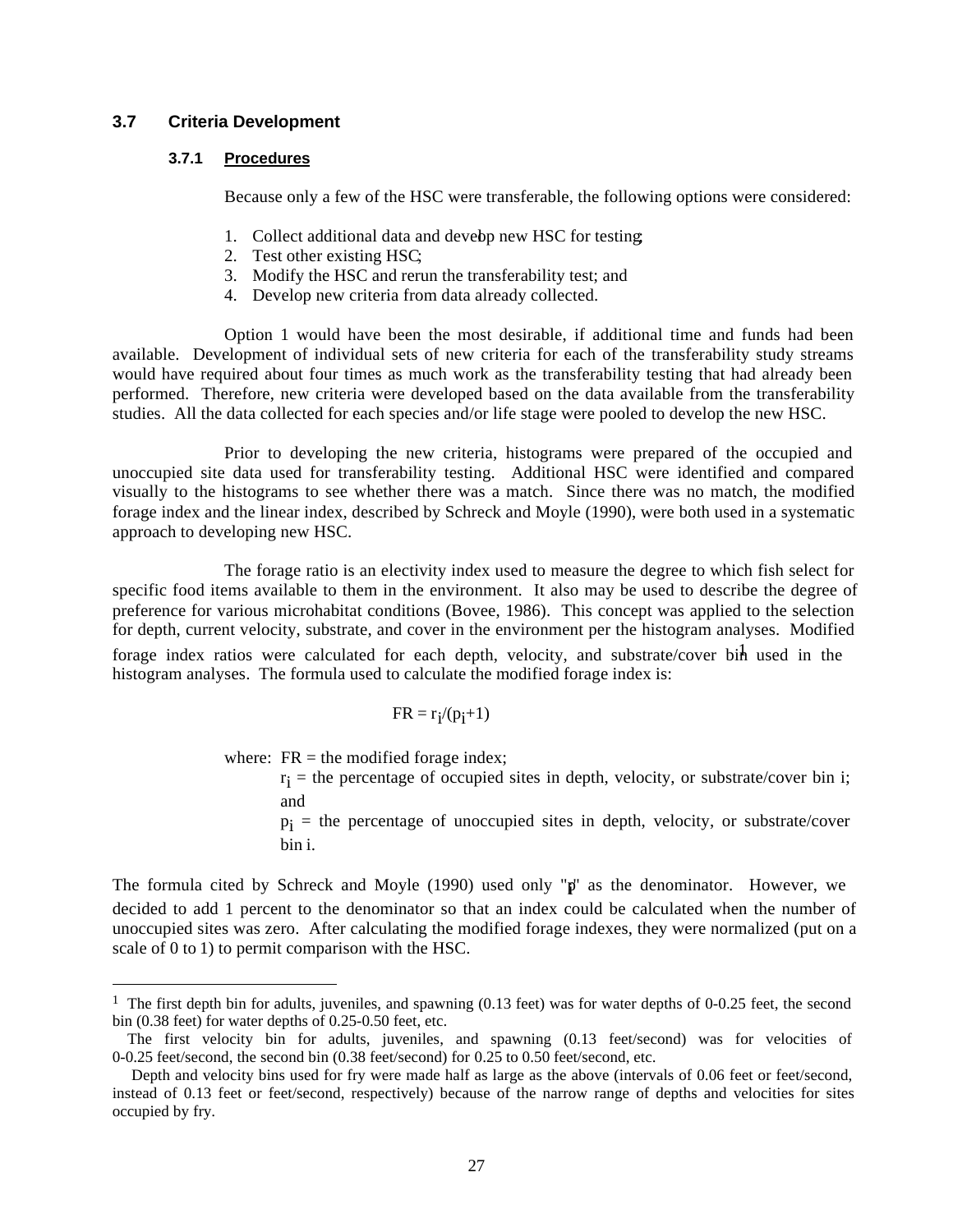The linear food index was first proposed by Strauss (1979) and is

$$
L = r_i - p_i
$$

where:  $L =$  the linear index, and  $\mathbf{r}_i$  and  $\mathbf{p}_i$  are as defined above.

The modified forage index always has positive values. However, values for the linear index range from  $-1$  to  $+1$ , with positive values indicating preference and negative values indicating avoidance. No attempt was made to normalize the linear indexes.

## **3.7.2 Depth and velocity criteria**

Normalized modified forage indexes (NMFIs) for depth and velocity for each life stage and stream were plotted on the same graphs as the depth and velocity HSC used for transferability testing, and are shown as Figures 3.1 through 3.8.

Brook trout NMFIs for Little Fishing Creek, Whitehead Run, and Young Womans Creek were used to develop new adult and juvenile brook trout HSC. Brown trout NMFIs for Young Womans Creek and Cherry Run were used to develop new adult and juvenile brown trout HSC.

New HSC for spawning brook trout were developed using NMFIs for Little Fishing Creek and Whitehead Run. New HSC for spawning brown trout were developed from NMFIs for Young Womans Creek and Cherry Run.

Because of the close similarity of fry NMFIs for all four streams, new HSC for fry were developed from data collected from all four streams, and brook and brown trout fry HSC were considered identical.

When developing new depth and velocity HSC using data from several streams, the data point with the higher NMFI from each bin was generally used. The new HSC may, therefore, be considered conservative because they encompass data from all of the streams considered. If a question arose regarding a particular data point (such as a modified forage index calculated from relatively few fish observances), the linear index also was considered in developing the new HSC.

The NMFI for fry depth in Whitehead Run (Figure 3.4) is a value of 1 at depths of 0.94 feet and 1.19 feet. This produced an unusual peak in the graph for Whitehead Run that was much different from peaks in the graphs for the other streams. Because of the small number (2 out of 57) of fry observations made at the above depths in Whitehead Run, these data points were not used to construct the revised criteria, and the depth with the next highest NMFI (0.56 ft.) was considered to have a suitability index of 1.

## **3.7.3 Substrate and cover**

Prior to constructing new substrate/cover HSC, modified forage indexes were calculated for all 15 combined substrate/cover categories. Modified forage indexes also were calculated independently for all three substrate types and for allfive cover types. The independently calculated substrate and cover modified forage indexes were most easily analyzed and were used to develop new HSC. The NMFIs used to develop new substrate/cover HSC are shown in Table 3.8.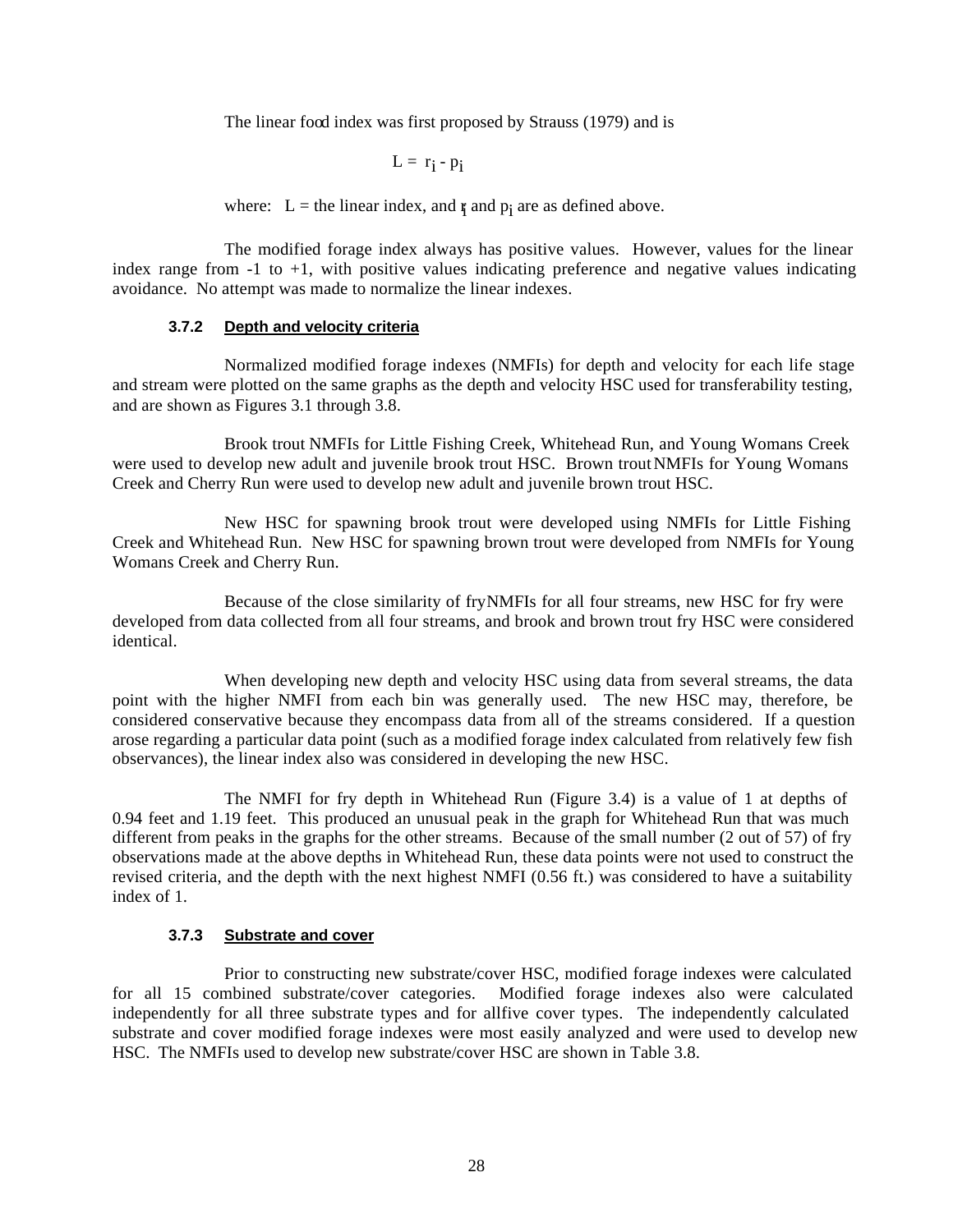

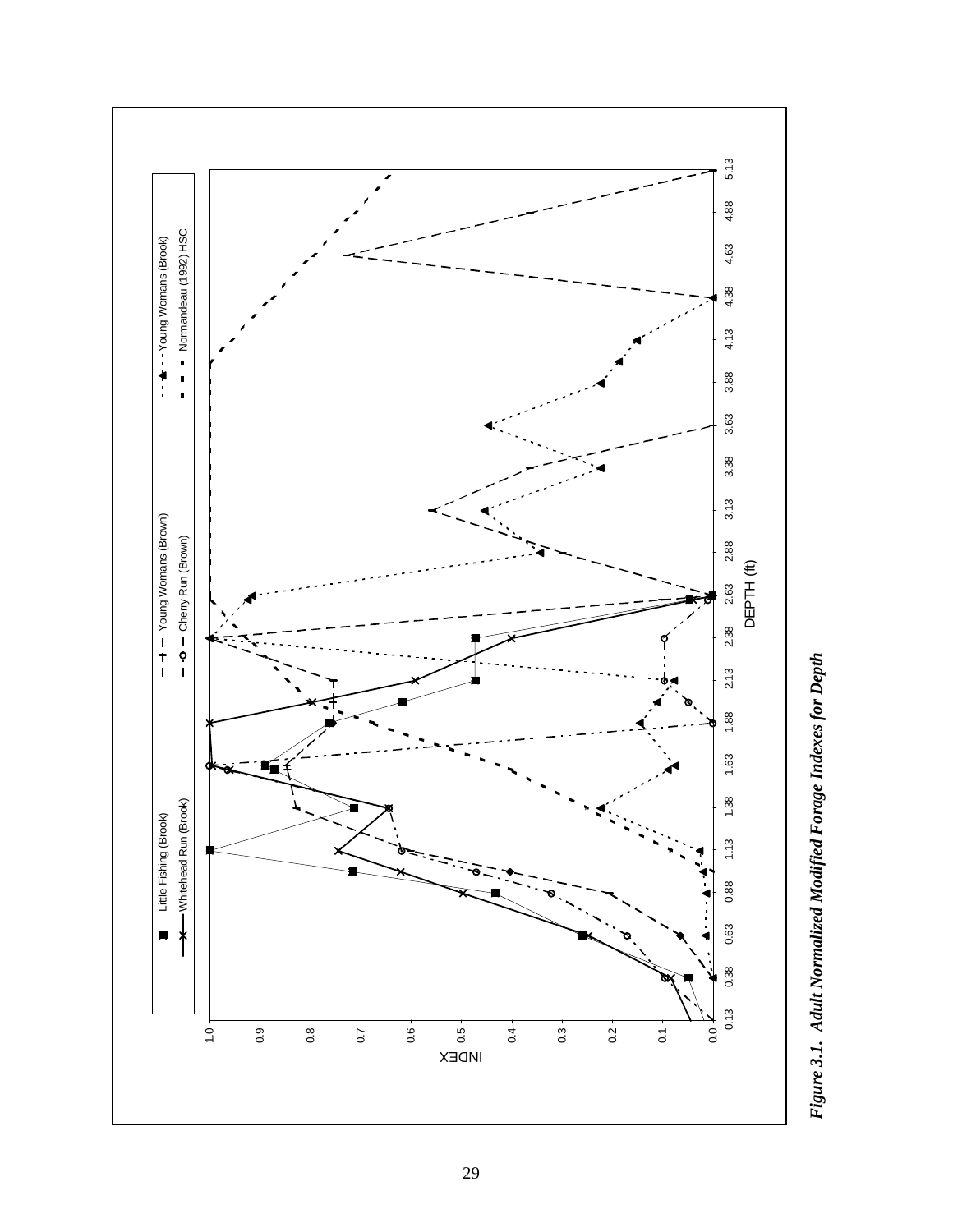

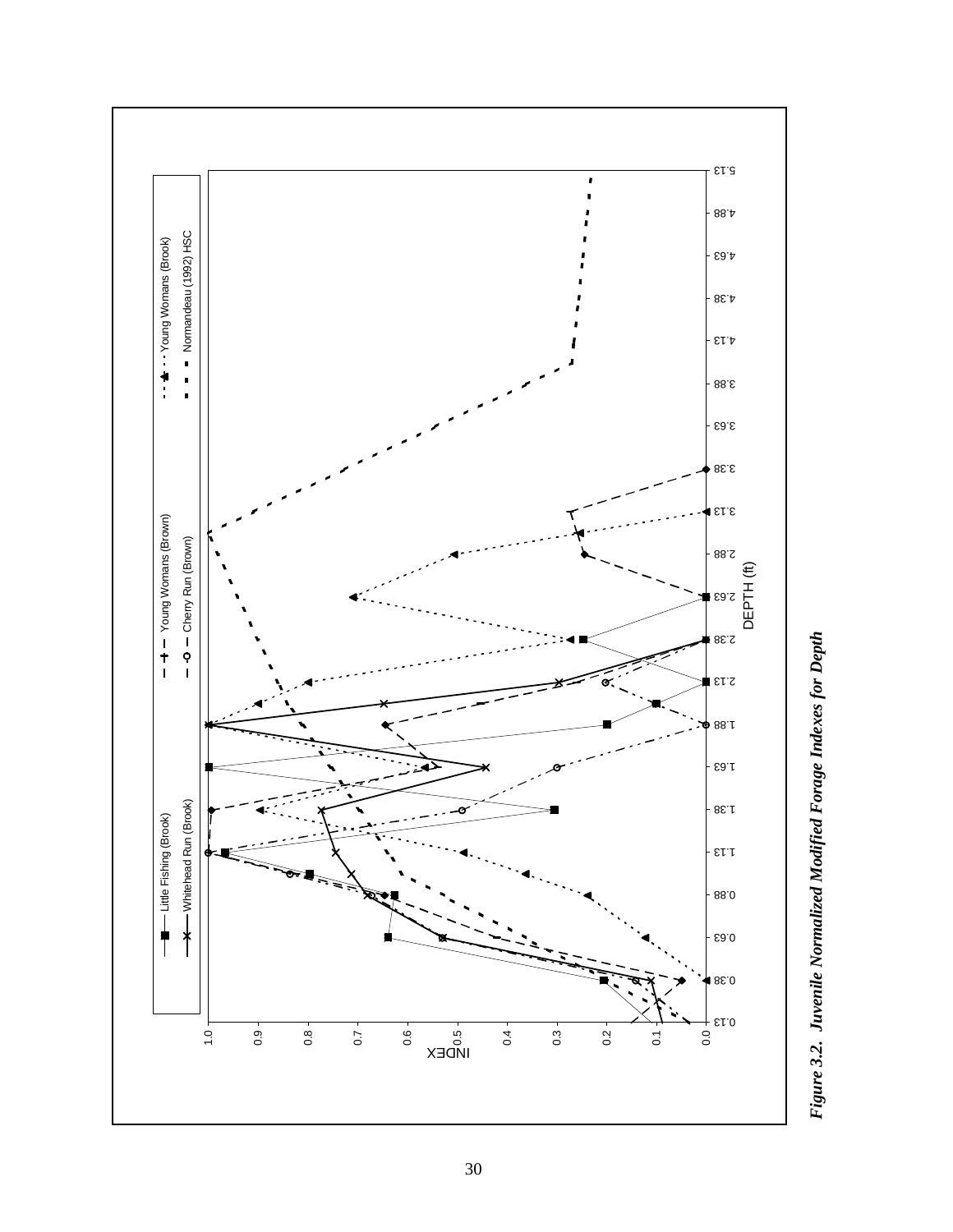

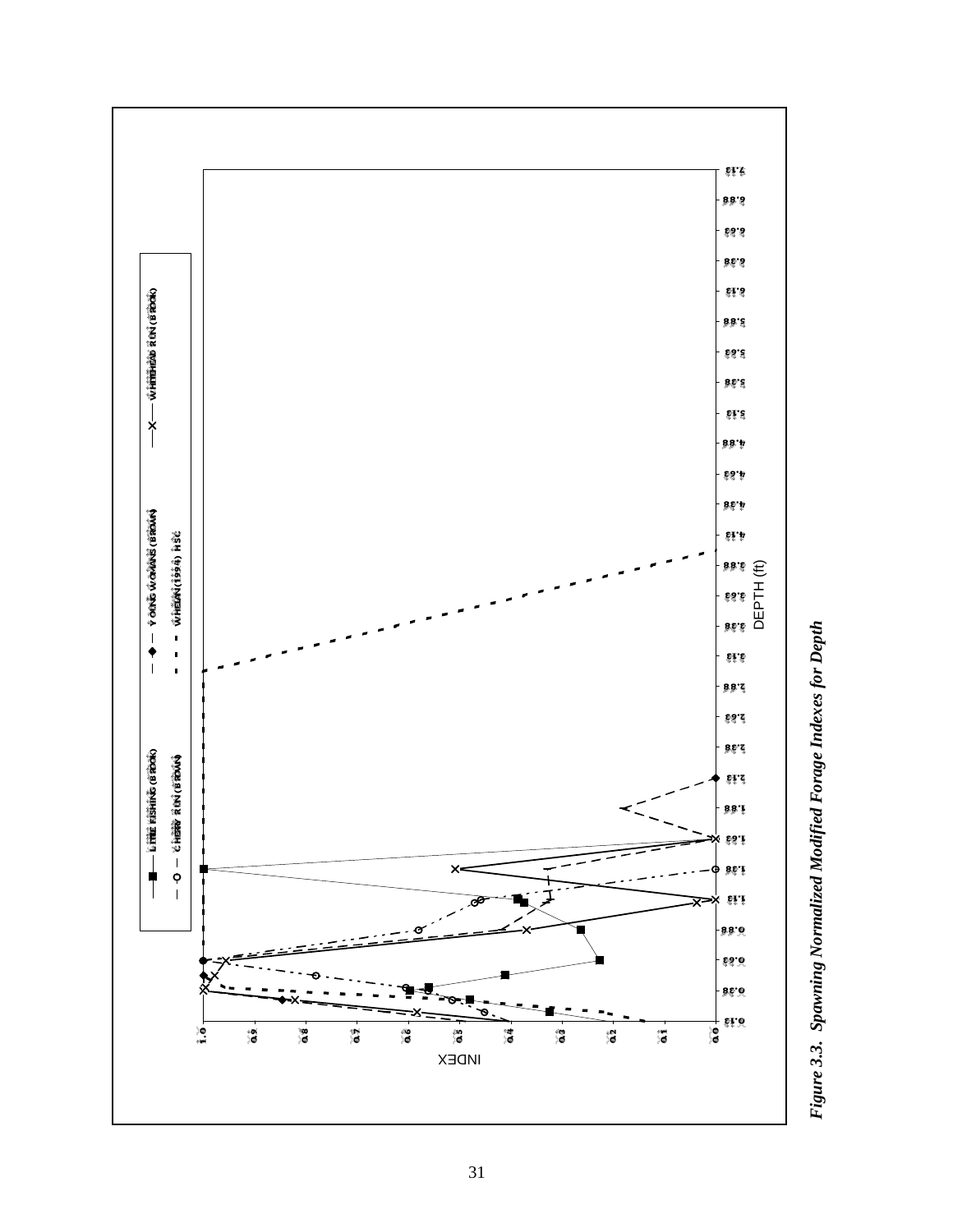

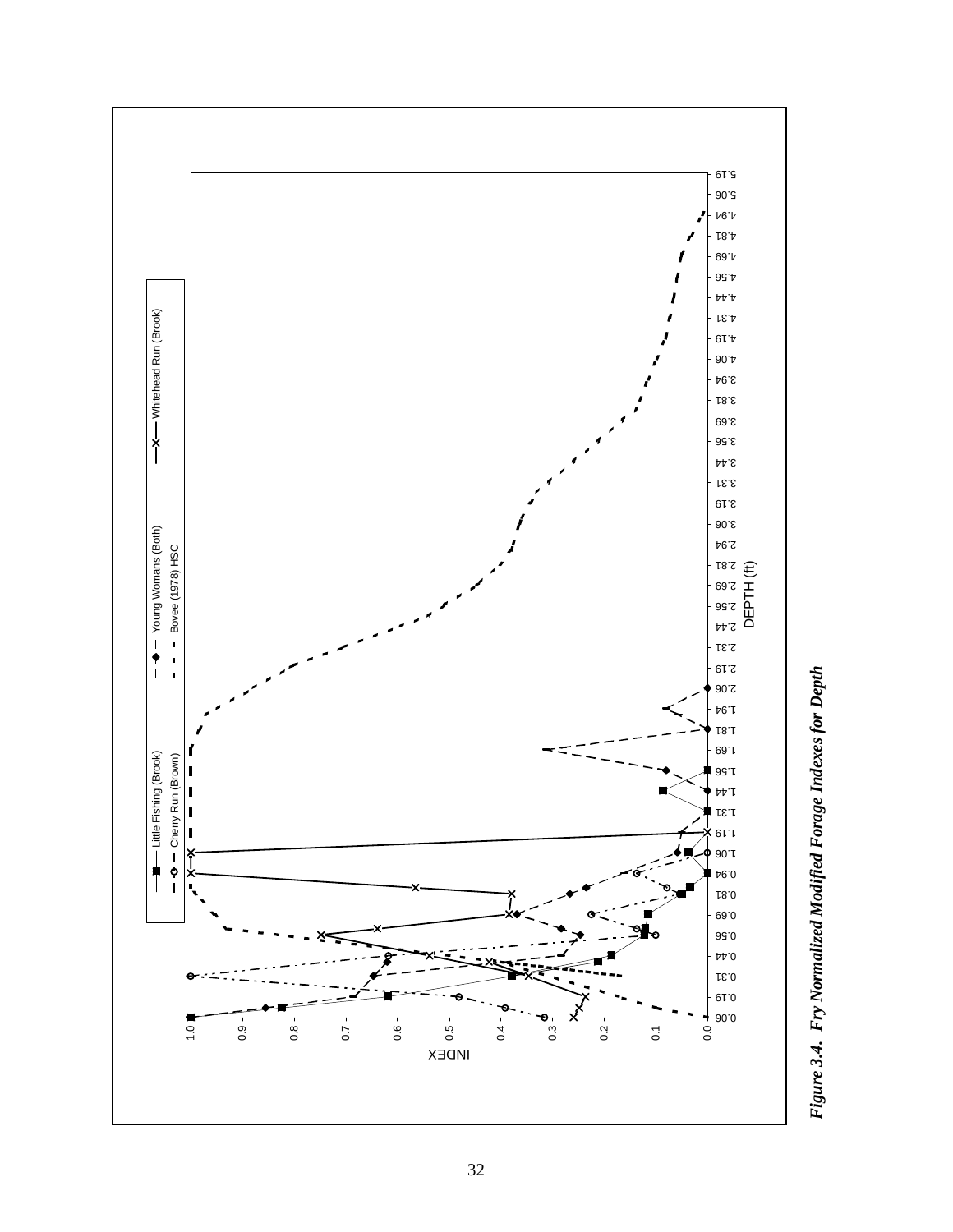

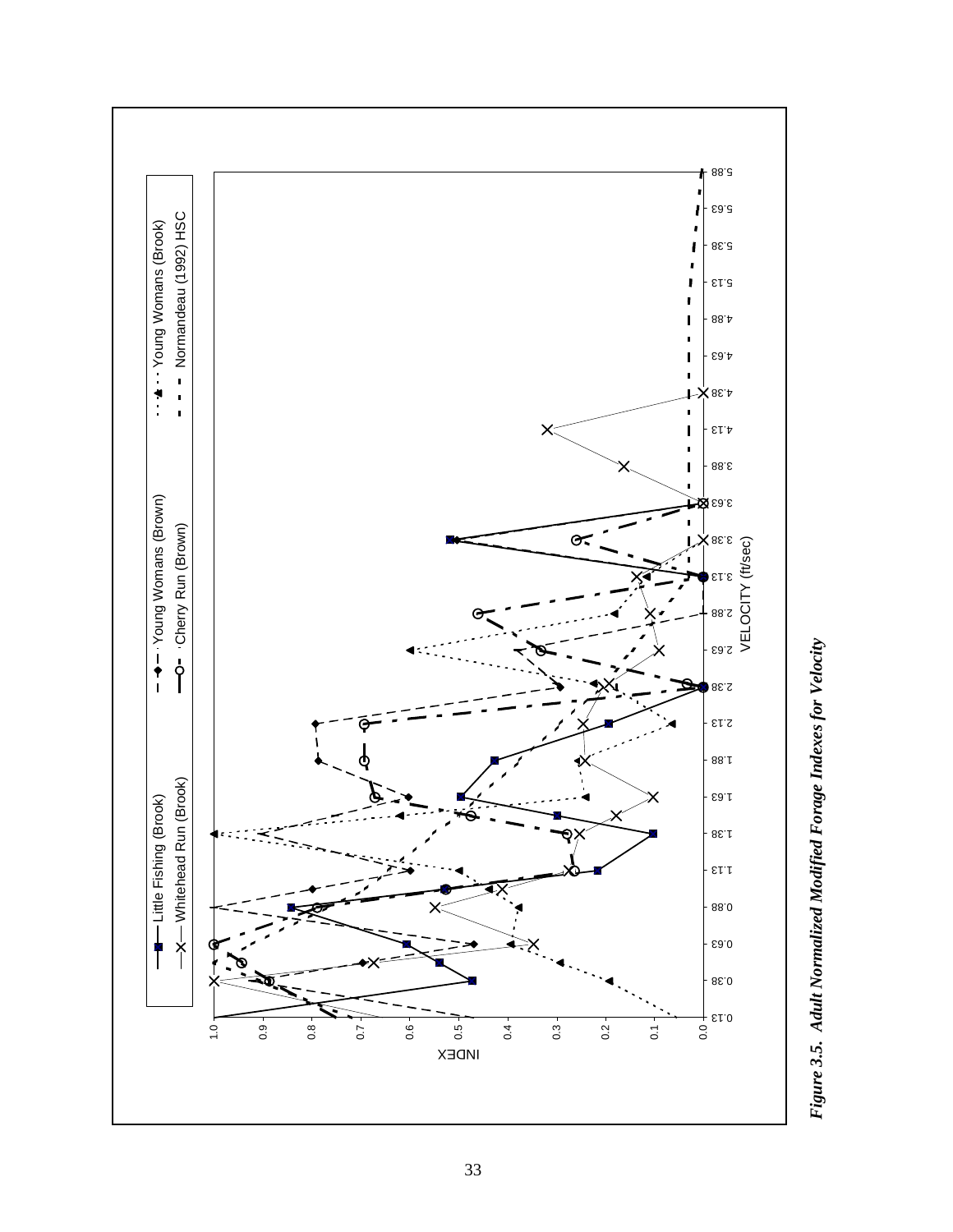

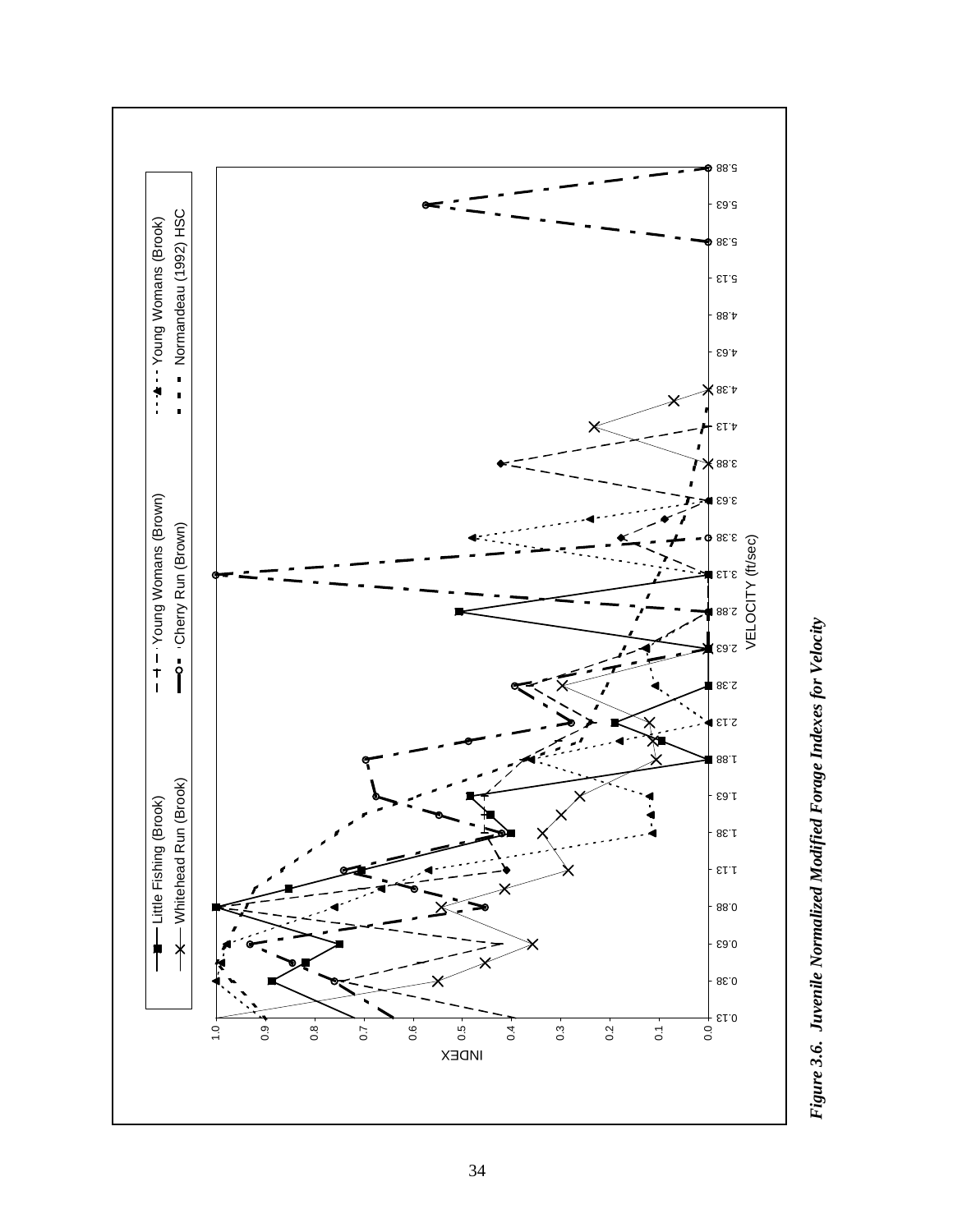

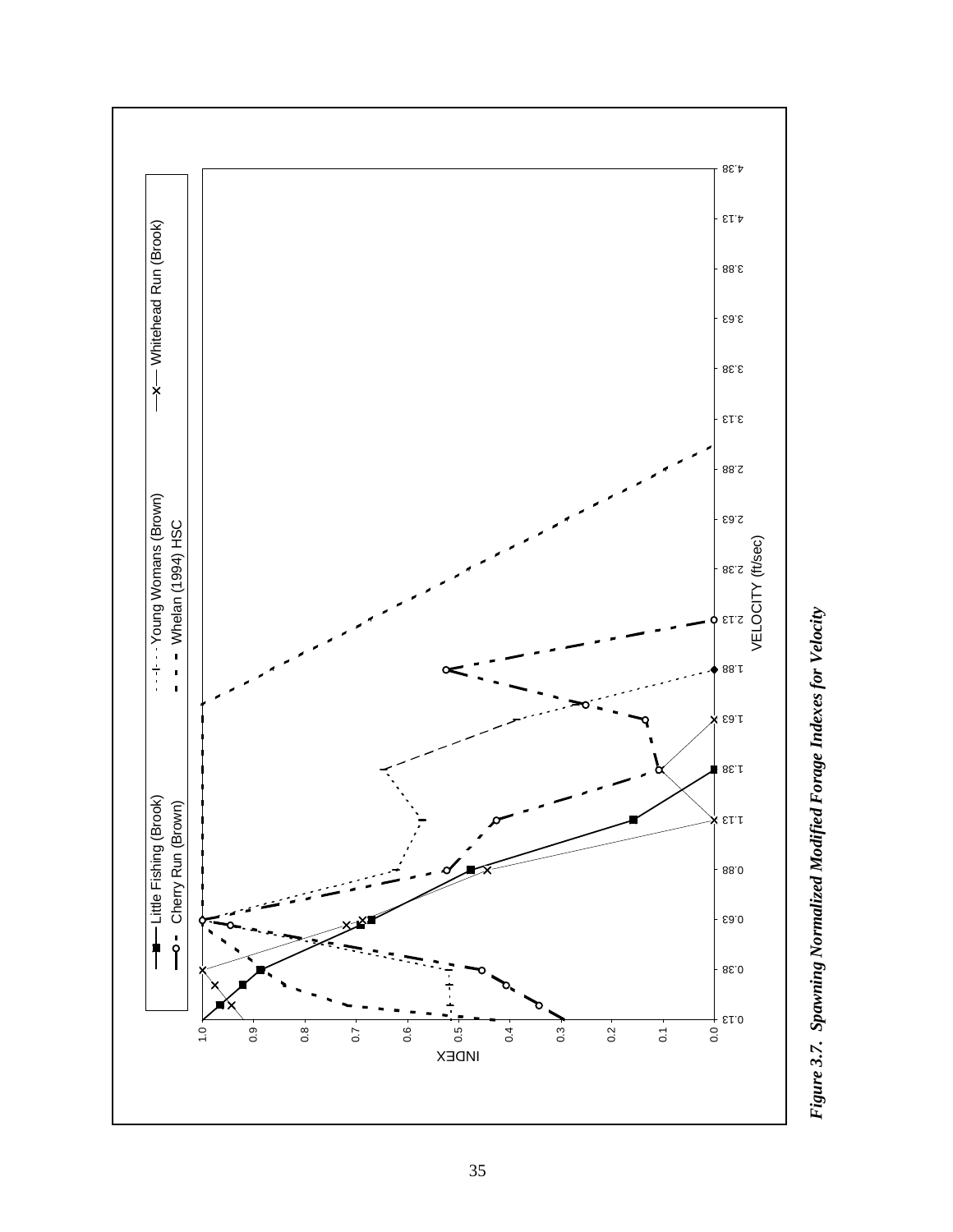

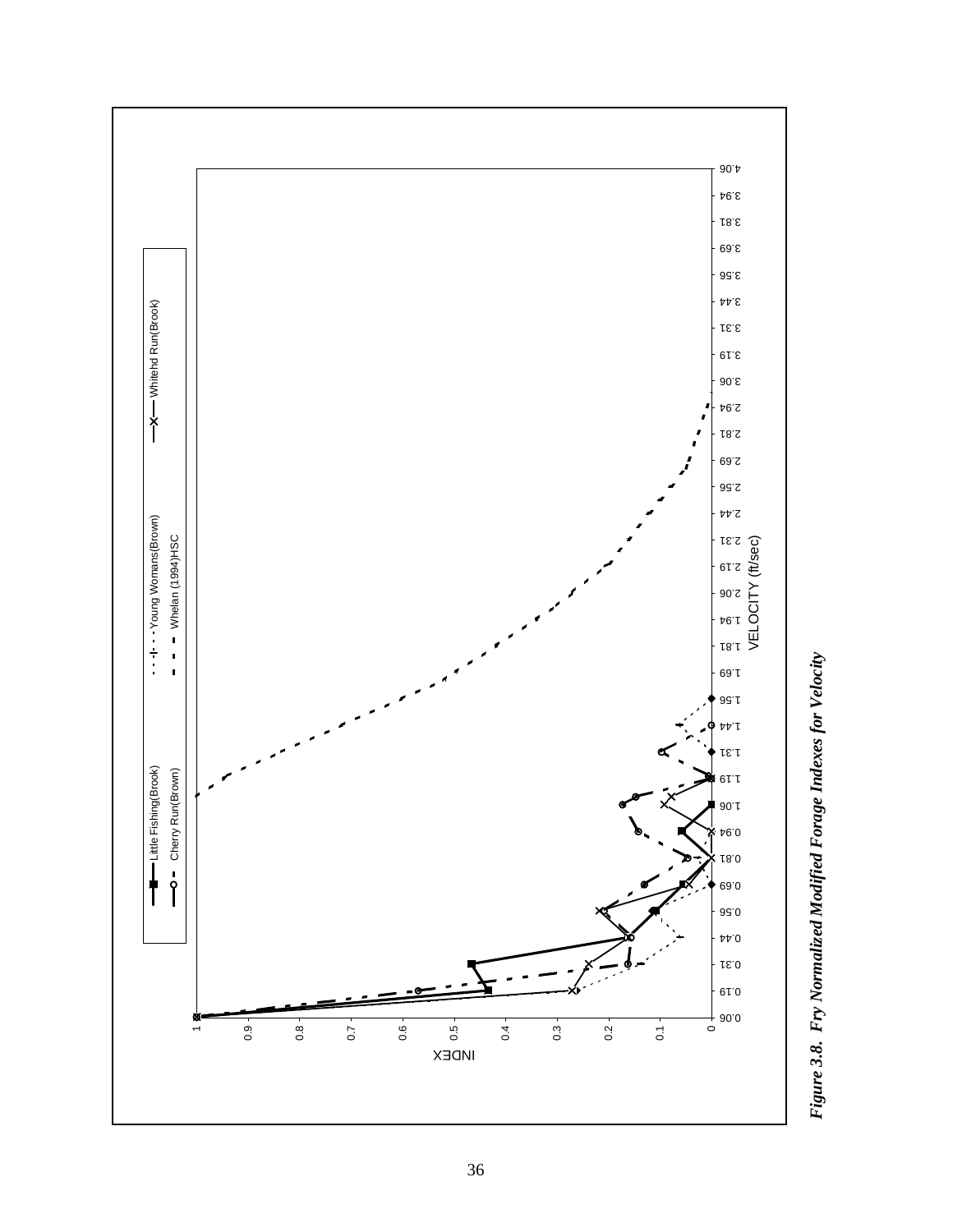| Name of Stream<br>Type of Fish/  |         | Substrate Type<br><u>N</u> | က              | ᅴ              | $\sim$           | Cover Type<br>ო | 4              | 5                |
|----------------------------------|---------|----------------------------|----------------|----------------|------------------|-----------------|----------------|------------------|
| <b>Adult Brook Trout</b>         |         |                            |                |                |                  |                 |                |                  |
| Little Fishing Creek             |         | 0.2                        | 0.6            | $\circ$        | 0.5              |                 | $\circ$        | 0.3              |
| Young Womans Creek               | 0       |                            | 0.7            | 0.8            | 0.8              |                 | 0              | $\circ$          |
| Whitehead Run                    |         | 0.4                        | 0.5            | $\circ$        | 0.6              |                 | $\circ$        | $\circ$          |
| <b>Adult Brown Trout</b>         |         |                            |                |                |                  |                 |                |                  |
| Young Womans Creek               | 6.9     | 0.6                        |                | $\overline{c}$ | 0.2              |                 | 0.2            | $\circ$          |
| Cherry Run                       | 0.5     | 0.4                        |                | $\overline{c}$ | 0.4              |                 | 0.2            | $\circ$          |
| <b>Juvenile Brook Trout</b>      |         |                            |                |                |                  |                 |                |                  |
| Little Fishing Creek             |         | 0.6                        | 0.8            | $\overline{0}$ | 0.4              |                 | 0.2            | 0.5              |
| Young Womans Creek               |         | $\overline{0.1}$           | $\circ$        | 0.3            | 0.2              |                 | 0.4            | $\circ$          |
| Whitehead Run                    |         | 0.6                        | 0.6            | $\circ$        |                  | 0.9             | $\circ$        | $\overline{0}$ . |
| Juvenile Brown Trout             |         |                            |                |                |                  |                 |                |                  |
| Young Womans Creek               | 0.6     |                            | 0.8            | $\overline{c}$ | 0.3              |                 | 0.2            | $\overline{c}$   |
| Cherry Run                       | 0.2     | 0.7                        |                | 0.3            | 0.8              |                 | 0.8            | $\circ$          |
| <b>Spawning Brook Trout</b>      |         |                            |                |                |                  |                 |                |                  |
| Little Fishing Creek             | $\circ$ |                            | $\circ$        | $\overline{0}$ | $\overline{0}$ . |                 | $\circ$        | $\overline{0}$ . |
| Whitehead Run                    | 0.2     |                            | $\circ$        | 0.3            | 0.6              |                 | $\circ$        | 0.5              |
| Spawning Brown Trout             |         |                            |                |                |                  |                 |                |                  |
| Young Womans Creek               | $\circ$ |                            | $\circ$        | $\overline{0}$ | $\circ$          |                 | 0.2            | $\circ$          |
| Cherry Run                       | $\circ$ |                            | $\overline{c}$ | 0.6            | 0.2              |                 | $\overline{c}$ | $\circ$          |
| Fry (Brook/Brown Trout Combined) |         |                            |                |                |                  |                 |                |                  |
| Little Fishing Creek             |         | $0.\overline{3}$           | $\overline{c}$ | 0.4            | 0.3              | 0.8             | $\circ$        |                  |
| Whitehead Run                    |         | 0.1                        | ತ              | 0.5            | $0.\overline{8}$ | 0.5             |                | 0                |
| Young Womans Creek               |         | 0.6                        | $\overline{c}$ | $\overline{c}$ | 0.2              | $\overline{c}$  | 0              |                  |
| Cherry Run                       |         | 0.4                        | ៑              | 0.6            | 0.4              |                 | 0              | $\circ$          |

Table 3.8. Normalized Modified Forage Indexes for Substrate and Cover *Table 3.8. Normalized Modified Forage Indexes for Substrate and Cover*

Note: Substrate and cover type are defined in Table 3.2. Note: Substrate and cover type are defined in Table 3.2.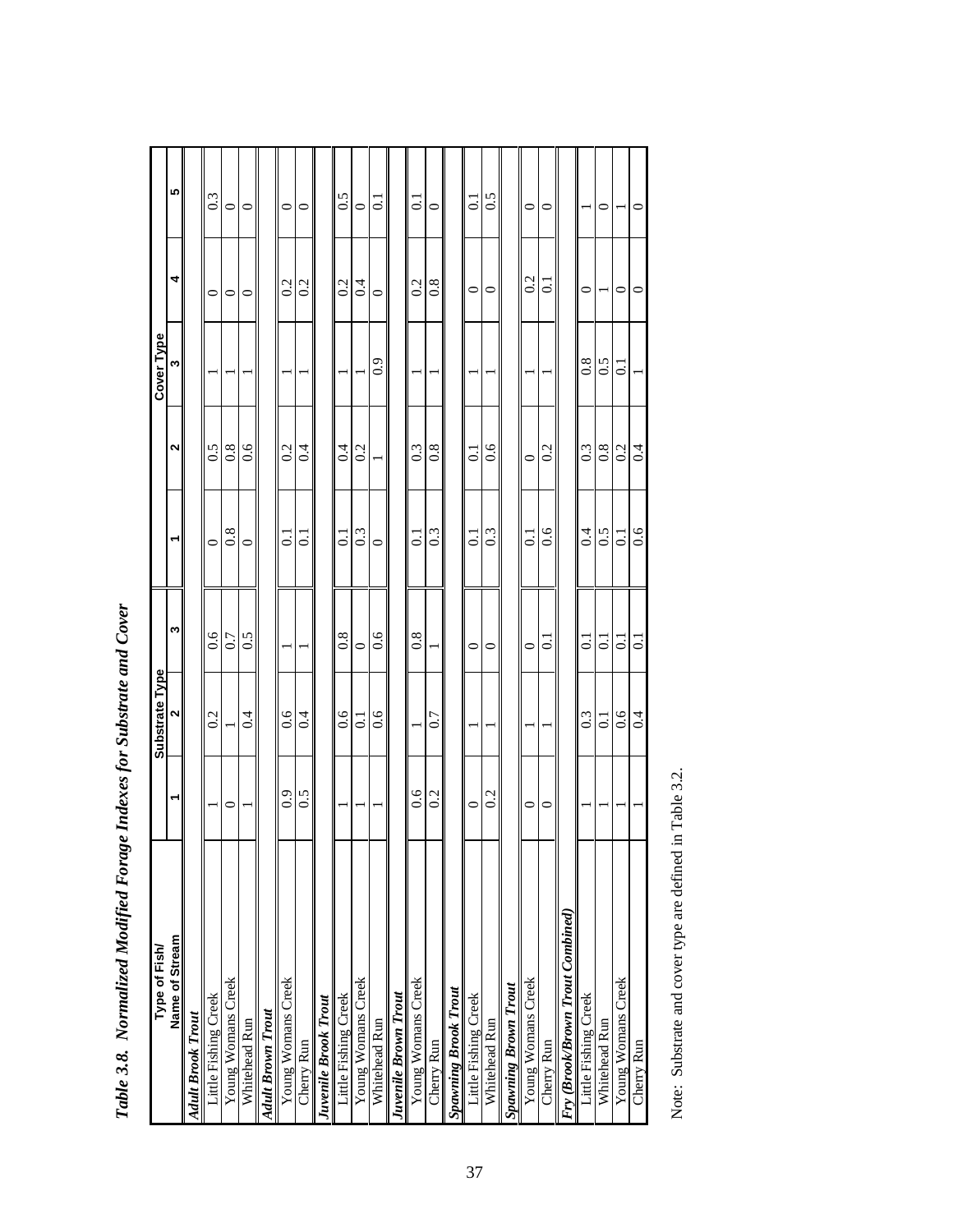When cover and substrate were analyzed independently, adult brook trout appeared to show strong preference for cover, but little preference for substrate type. Adult brook trout NMFIs for substrate type 1 (silt) ranged from a value of 1 in Little Fishing Creek and Whitehead Run to a value of 0 in Young Womans Creek. The apparent explanation for this difference is that substrate type is unimportant, compared to cover type for the adult life stage. Because no definite pattern could be identified with respect to substrate preference, new adult brook trout substrate/cover HSC were developed based entirely on cover type.

Adult brook trout NMFIs for cover type 1 (no cover) were 0 for both Little Fishing Creek and Whitehead Run. For this reason, cover type 1 was assigned a suitability index of 0 for adult brook trout. Therefore, substrate/cover codes 1.1, 2.1, and 3.1 also were given HSC values of 0. Although the adult brook trout NMFI for cover type 1 in Young Womans Creek was 0.8, this value was not used for new HSC development because adult brown trout appeared to be competing with adult brook trout for cover in this stream. It appears that adult brook trout were being forced into the "no cover" situation as a result of this competition. Brown trout were not found in the section sampled in Little Fishing Creek, and were found in limited numbers in only some parts of Whitehead Run. In Young Womans Creek, adult brown trout seemed to be more closely associated with cover, while adult brook trout appeared to be more closely associated with pool habitat. Adult brook trout would probably have made more extensive use of cover on Young Womans Creek if much of the cover had not already been occupied by adult brown trout.

Adult brook trout NMFIs for cover type 2 (object at least 6 inches high, and with a crosssection horizontal measurement of at least 1 foot) were 0.5 for Little Fishing Creek and 0.6 for Whitehead Run. Therefore, a suitability index of 0.6 was assigned to cover type 2 for adult brook trout. Although the adult brook trout NMFI for cover type 2 in Young Womans Creek was 0.8, this value was not used for HSC development because of possible effects of competition between brook and brown trout previously cited. Selection of the higher value was consistent with the approach used in modifying depth and velocity HSC, as described above.

Cover type 3 (undercut object along bank) had an NMFI of 1 for adult brook trout on all of the streams tested, and was assigned a suitability index of l.

Only a limited amount of adult brook trout data for cover types 4 (aquatic vegetation) and 5 (terrestrial vegetation less than 1 foot above water surface) were available for the streams sampled. However, if these cover types had been present, adult brook trout probably would have used them in much the same way that they used cover type 2 (object cover). For this reason, the suitability index value assigned to brook trout adults for cover type 2 also was assigned to cover types 4 and 5.

Adult brown trout also appeared to show strong preferences for cover and not for substrate type. Therefore, new adult brown trout substrate/cover HSC also were developed, based solely on cover type. Adult brown trout NMFIs for cover type 1 (no cover) were 0.1 for both Young Womans Creek and Cherry Run. For this reason, cover type 1 was assigned a suitability index of 0.1 for adult brown trout. Adult brown trout NMFIs for cover type 2 (object cover) were 0.2 for Young Womans Creek and 0.4 for Cherry Run. Therefore, a suitability index of 0.4 was assigned to cover type 2 for adult brown trout. Cover type 3 (undercut object along bank) had an NMFI of 1 for adult brown trout in both Young Womans Creek and Cherry Run, and was assigned a suitability index of 1. Cover types 4 (aquatic vegetation) and 5 (terrestrial vegetation less than 1 foot above water surface) were uncommon. Because these are types of object cover, they were given the same HSC values as cover type 2 (object cover) for brown trout.

As with adults, juvenile brook trout did not appear to show preferences for substrate type, and new substrate/cover HSC were developed based entirely on cover type. Juvenile brook trout NMFIs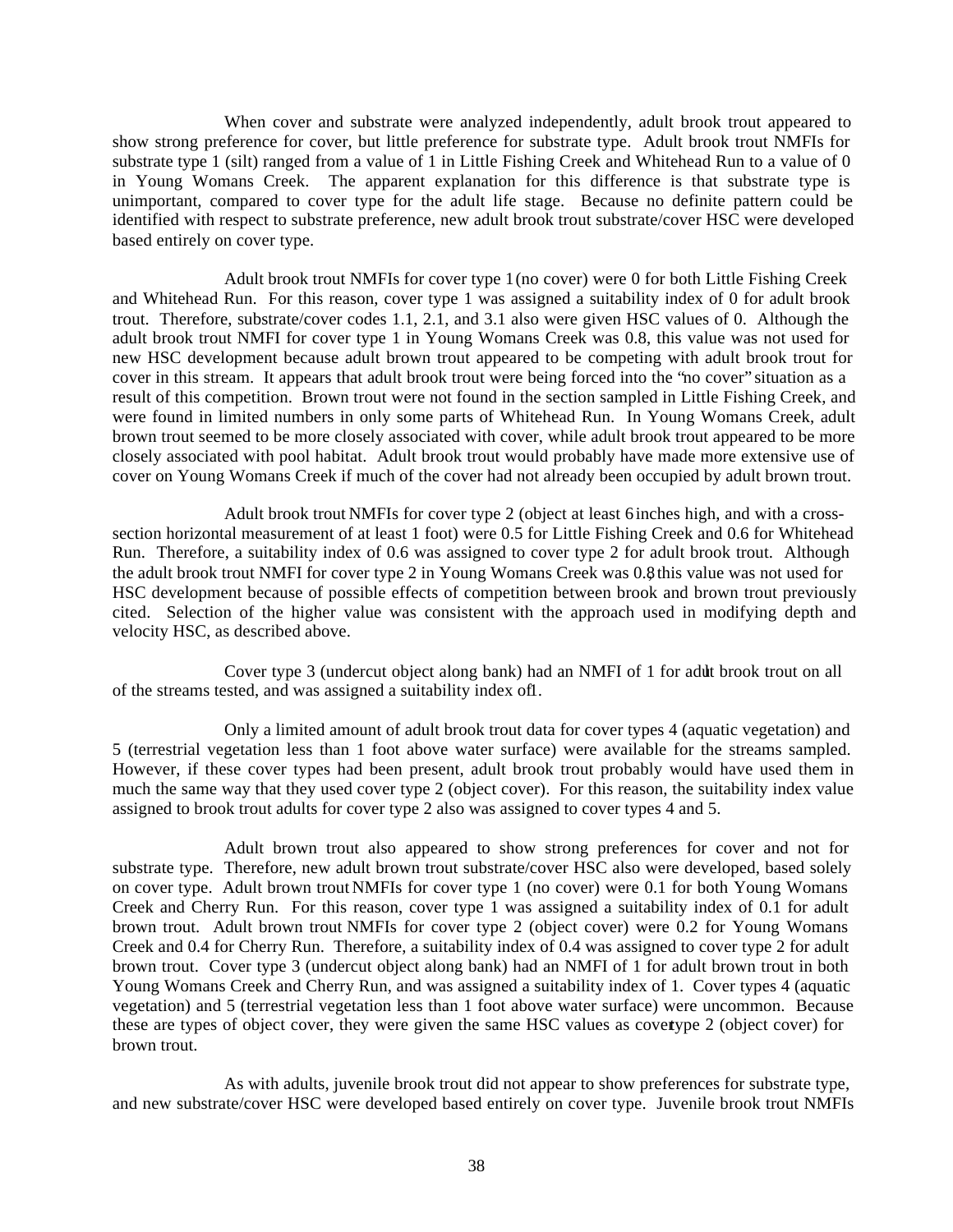for cover type 1 (no cover) were 0.1 for Little Fishing Creek, 0.3 for Young Womans Creek, and 0 for Whitehead Run. Cover type 1 was assigned a suitability index of 0.3 for juvenile brook trout based on the Young Womans Creek value. Although there appeared to be competition between brook and brown trout adults for available cover in Young Womans Creek, it did not appear to be an important factor for juveniles, because both species appeared to use the available habitat in a similar manner.

Juvenile brook trout NMFIs for cover type 2 (object cover) were 0.4 for Little Fishing Creek, 0.2 for Young Womans Creek, and 1 for Whitehead Run. A suitability index of 1 was assigned to cover type 2 for juvenile brook trout. Cover type 3 (undercut object along bank) had an NMFI of 1 for juvenile brook trout in Little Fishing Creek and Young Womans Creek, and a value of 0.9 for juvenile brook trout in Whitehead Run. Cover type 3 was assigned a suitability index of 1 for juvenile brook trout. As described above for brook trout adults, only a limited amount of juvenile brook trout data were available for cover types 4 (aquatic vegetation) and 5 (terrestrial vegetation less than floot above water surface), and these cover types were given the same suitability index values as cover type 2 for juvenile brook trout.

New juvenile brown trout substrate/cover HSC also weredeveloped, based entirely on cover type. Juvenile brown trout NMFIs for cover type 1 (no cover) were 0.1 for Young Womans Creek, and 0.3 for Cherry Run. Cover type 1 was assigned a suitability index of 0.3 for juvenile brown trout.

Juvenile brown trout NMFIs for cover type 2 (object cover) were 0.3 for Young Womans Creek, and 0.8 for Cherry Run. A suitability index of 0.8 was assigned to cover type 2 for juvenile brown trout. Cover type 3 (undercut object along bank) had an NMFI of 1 for juvenile brown trout for both of the streams sampled. Cover type 3 was assigned a suitability index of 1 for juvenile brown trout. Only a limited amount of juvenile brown trout data were available for cover types 4 (aquatic vegetation) and 5 (terrestrial vegetation less than 1 foot above water surface), and these cover types were given the same suitability index values as cover type 2 for juvenile brown trout.

Based on the data for occupied sites, cover appeared to be unimportant for spawning brook trout and brown trout, but substrate was extremely important. Substrate type 2 (coarse sand/gravel) had an NMFI of 1 on all four streams, and was given a suitability index of 1 for both brook and brown trout. Substrate types 1 (silt/fine sand) and 3 (pebbles and larger) were used to a much lesser extent by both species. However, substrate type 1 had an NMFI of 0.2 for Whitehead Run, and therefore, was given a suitability index of 0.2 for brook trout. Substrate type 3 had an NMFI of 0.1 in Cherry Run, and therefore, was given a suitability index of 0.1 for brown trout.

When NMFIs for fry substrate and cover were analyzed separately, substrate was important, but cover usually did not appear to be. Although fry were found in association with cover type 5 (terrestrial vegetation less than 1 foot above water surface) where it was available on Young Womans Creek and Little Fishing Creek, fry may have been selecting more for low velocity water near shore, rather than specifically for cover type 5, which had an NMFI of 1 for both of these streams. Cover type 5 was not present at any of the occupied or unoccupied fry sampling sites on Whitehead Run or Cherry Run. Cover type 5 was assigned a suitability index of 1 in association with all substrate types.

For fry, substrate type 1 (silt/fine sand) had an NMFI of 1 for all four streams. This substrate was given a suitability index of 1 in association with all of the five cover types. When not in association with cover type 5 (terrestrial vegetation less than 1 foot above water surface), substrate type 2 (coarse sand/gravel) had NMFIs ranging from 0.1 to 0.6. Substrate type 2 was given a suitability index of 0.6, except when it was in association with cover type 5, when substrate type 2 was given a value of 1. Substrate type 3 (pebbles and larger) had an NMFI of 0.1 for all streams, so this substrate was given a suitability index of 0.1, except in association with cover type 5, when it was given a value of 1.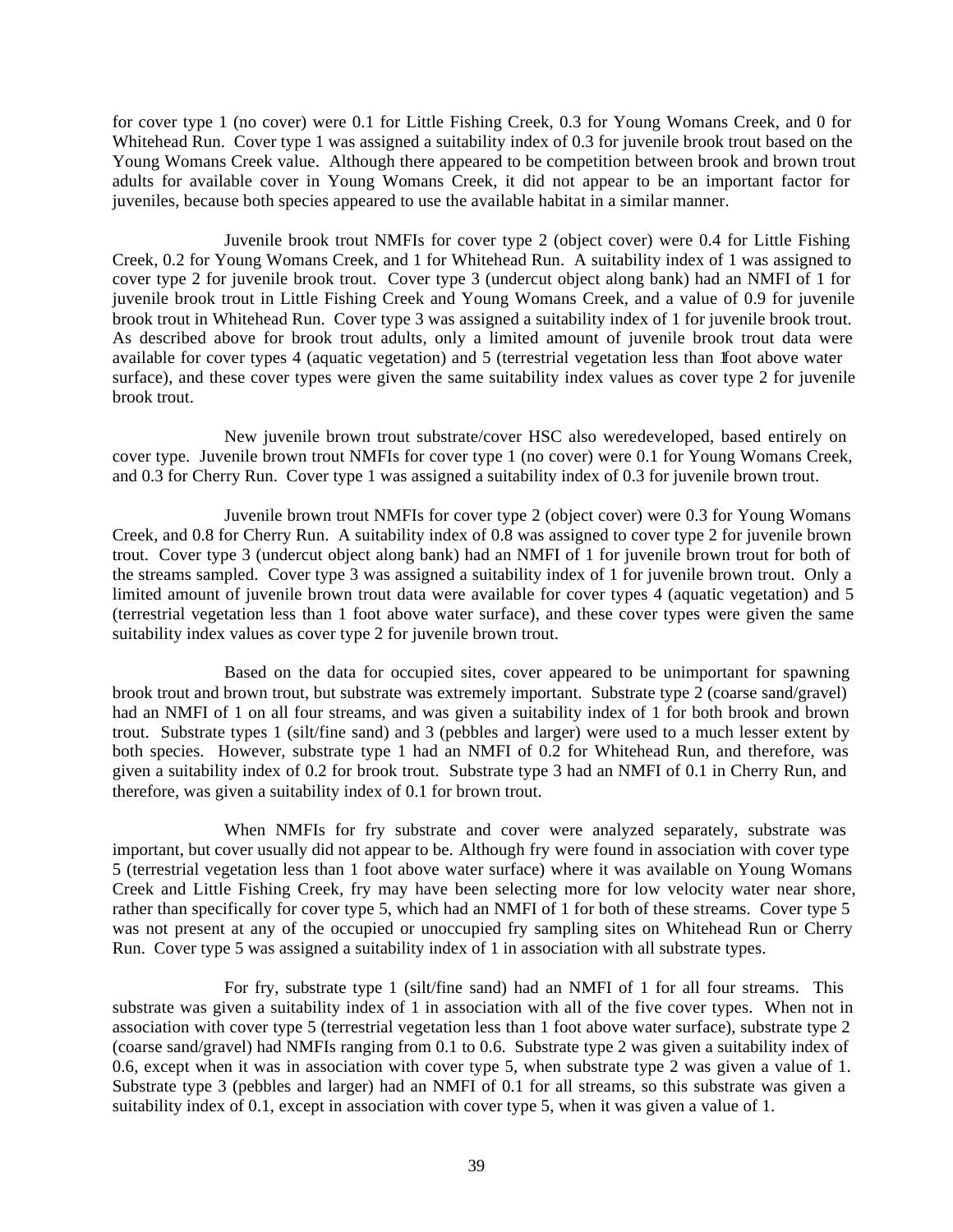In summary, the approach used to develop the new fry substrate/cover HSC recognized the importance of fine substrate, but also put a premium on shoreline habitat with terrestrial vegetation as cover. This approach serves as a check against selecting the flow with the lowest velocity and depth (drought condition) for optimum fry habitat.

#### **3.7.4 Results**

The new HSC, based on the NMFIs, are listed in Table 3.9. New depth and velocity HSC are presented graphically as Figures 3.9 through 3.16.

A rerun of the transferability tests on the revised HSC was not performed. The tests would not have been statistically valid, because the transferability test data were used to generate the new HSC.

If the same HSC could be used for brook and brown trout, the amount of time required for PHABSIM modeling could be reduced. To improve modeling efficiency, this option was considered. However, separate HSC were recommended for adults, juveniles, and spawning for the two species, because of the significant differences inNMFIs. NMFIs for brook and brown trout fry were similar, therefore, the same criteria were used for both species for this life stage.

#### **3.8 Conclusions and Recommendations**

The new HSC were developed using the best field data available with the resources available for the study. Although all adult and juvenile microhabitat data for the transferability studies were collected in the summer and early fall during daylight hours, microhabitat use may vary seasonally, diurnally, and with the presence of other species competing for the same habitat. Shuler and others (1994) documented differences in microhabitat selection by adult brown trout during the day versus at night. Fausch and White (1981) observed that adult brown trout in the East Branch of the Au Sable River, Michigan, excluded brook trout from preferred resting positions, which were a critical and scarce resource.

Future studies are desirable to test transferability of the newly-developed criteria to other streams, and collect additional data for further HSC refinement. The development of the HSC used in this study assumed that the usability was independent of study region. AlsoHSC curves could be further refined by developing separate curves for each study region. Some streams in Pennsylvania have naturally reproducing rainbow trout populations. HSC could be developed for rainbow trout, so that habitat could be modeled and instream flow needs developed for that species. Data collection could be further stratified to consider the season, time of day, and other trout species present.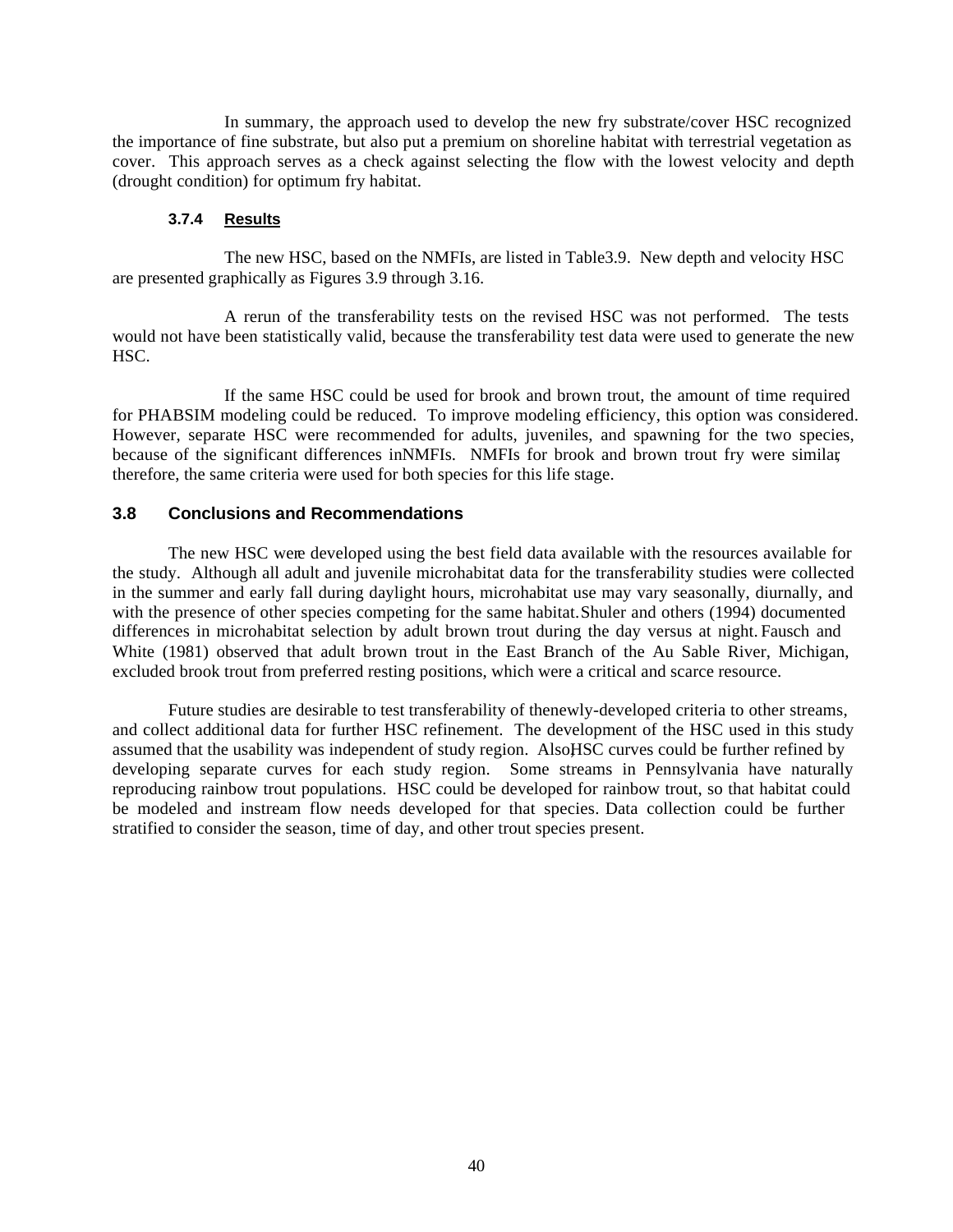|         | Adults             |                       |                  | Juveniles          |                    |         | Spawning           |                    |                                       | È                  |                    |
|---------|--------------------|-----------------------|------------------|--------------------|--------------------|---------|--------------------|--------------------|---------------------------------------|--------------------|--------------------|
| Depth   | <b>Brook Trout</b> | <b>Brown Trout</b>    | Depth            | <b>Brook Trout</b> | <b>Brown Trout</b> | Depth   | <b>Brook Trout</b> | <b>Brown Trout</b> | Depth                                 | <b>Brook Trout</b> | <b>Brown Trout</b> |
| (feet)  | <b>SC</b>          | <b>SC</b>             | (feet)           | <b>SC</b>          | нsс                | (feet)  | ЧSС                | С<br>С             | (feet)                                | <b>SC</b>          | С<br>С             |
| $\circ$ | $\circ$            | $\circ$               |                  | $\circ$            | $\circ$            | $\circ$ | $\circ$            | $\circ$            | $\circ$                               | 0                  | 0                  |
| 0.13    | 0.04               | $\mathbf{\mathsf{C}}$ | 0.13             | Ξ                  | 0.15               | 0.13    | 0.4                | 0.49               | 0.06                                  |                    |                    |
| 0.38    | 0.08               | 0.09                  | 0.38             | 0.21               | 0.15               | 0.38    |                    |                    | 0.19                                  |                    |                    |
| 0.63    | 0.26               | 0.17                  | 0.63             | 0.64               | 0.53               | 0.63    |                    |                    | 0.31                                  |                    |                    |
| 0.88    | 0.5                | 0.32                  | 0.88             | 0.68               | 0.67               | 0.88    |                    | 0.58               | 0.44                                  |                    |                    |
| 1.13    |                    | 0.62                  | 1.13             |                    |                    | 1.13    |                    | 0.46               | 0.56                                  |                    |                    |
| 1.38    |                    | 0.83                  | 1.38             |                    |                    | 1.38    |                    | 0.33               | 0.69                                  |                    |                    |
| 1.63    |                    |                       | 1.63             |                    | 0.82               | 1.63    | 0                  | 0.26               | 0.81                                  | 0.5                | 0.5                |
| 1.88    |                    |                       | 1.88             |                    | 0.64               | 1.88    | 0                  | 0.18               | 0.94                                  | 0.2                | 0.2                |
| 2.13    |                    |                       | 2.13             | 0.8                | 0.27               | 2.13    | 0                  | $\circ$            | 1.06                                  | ಪ                  | $\Xi$              |
| 2.38    |                    |                       | 2.38             | 0.75               | 0.27               | 2.38    | 0                  | 0                  | 1.19                                  | ತ                  | $\vec{\circ}$      |
| 2.63    |                    |                       | 2.63             | 0.7                | 0.27               | 2.63    | 0                  | 0                  | $\overline{13}$                       | ತ                  | $\vec{0}$          |
| 2.88    | 0.45               | 0.56                  | 2.88             | 0.5                | 0.27               | 2.88    | 0                  | 0                  | $\overline{14}$                       | $\overline{C}$     | $\vec{\circ}$      |
| 3.13    | 0.45               | 0.56                  | 3.13             | 0                  | 0.27               | 3.13    |                    | ○                  | 1.56                                  | ਤ                  | $\vec{0}$          |
| 3.38    | 0.45               | 0.56                  | 3.38             | 0                  | 0                  | 3.38    | ○                  | 0                  | 1.69                                  | $\overline{0}$ .   | $\vec{0}$          |
| 3.63    | 0.45               | 0.56                  | 3.63             | 0                  | 0                  | 3.63    | ⊂                  | ᅌ                  | 1.81                                  | ਤ                  | $\vec{\circ}$      |
| 3.88    | 0.45               | 0.56                  | 3.88             | 0                  | 0                  | 3.88    | 0                  | 0                  | 1.94                                  | ಪ                  | $\vec{\circ}$      |
| 4.13    | 0.45               | 0.56                  | 4.13             | ○                  | ⊂                  | 4.13    |                    |                    | <b>2.06</b>                           | 0                  | 0                  |
| 4.38    | 0.45               | 0.56                  | 4.38             | 0                  | 0                  | 4.38    | 0                  | 0                  | 2.19                                  | $\circ$            | 0                  |
| 4.63    | 64.0               | 0.56                  | 4.63             | 0                  | 0                  | 4.63    | 0                  | 0                  | 2.31                                  | 0                  | 0                  |
| 4.88    | 0.45               | 0.56                  | $\frac{4.88}{ }$ | 0                  | 0                  | 4.88    | 0                  | $\circ$            | $\begin{array}{c} \hline \end{array}$ | $\circ$            | 0                  |
| 5.13    | 0.45               | 0.56                  | 5.13             | 0                  | 0                  | 5.13    | 0                  | 0                  | 5.94                                  | $\circ$            | 0                  |

| ļ                                                                                      |
|----------------------------------------------------------------------------------------|
| l                                                                                      |
|                                                                                        |
|                                                                                        |
| for Per                                                                                |
|                                                                                        |
| - 1277年の12月 12月 12月 12月 12月 12月 12日<br>֧֧֧֧֧֧֚֚֚֚֚֚֚֚֚֚֚֚֚֚֚֚֚֚֚֚֚֚֚֚֚֚֚֚֚֚֚֝֝֓֝֓֝֓֝֓֝ |
| くこここ<br>                                                                               |
| ;<br>;<br>;                                                                            |
| $T_{\alpha} L I_{\alpha}$ 2 0<br>l                                                     |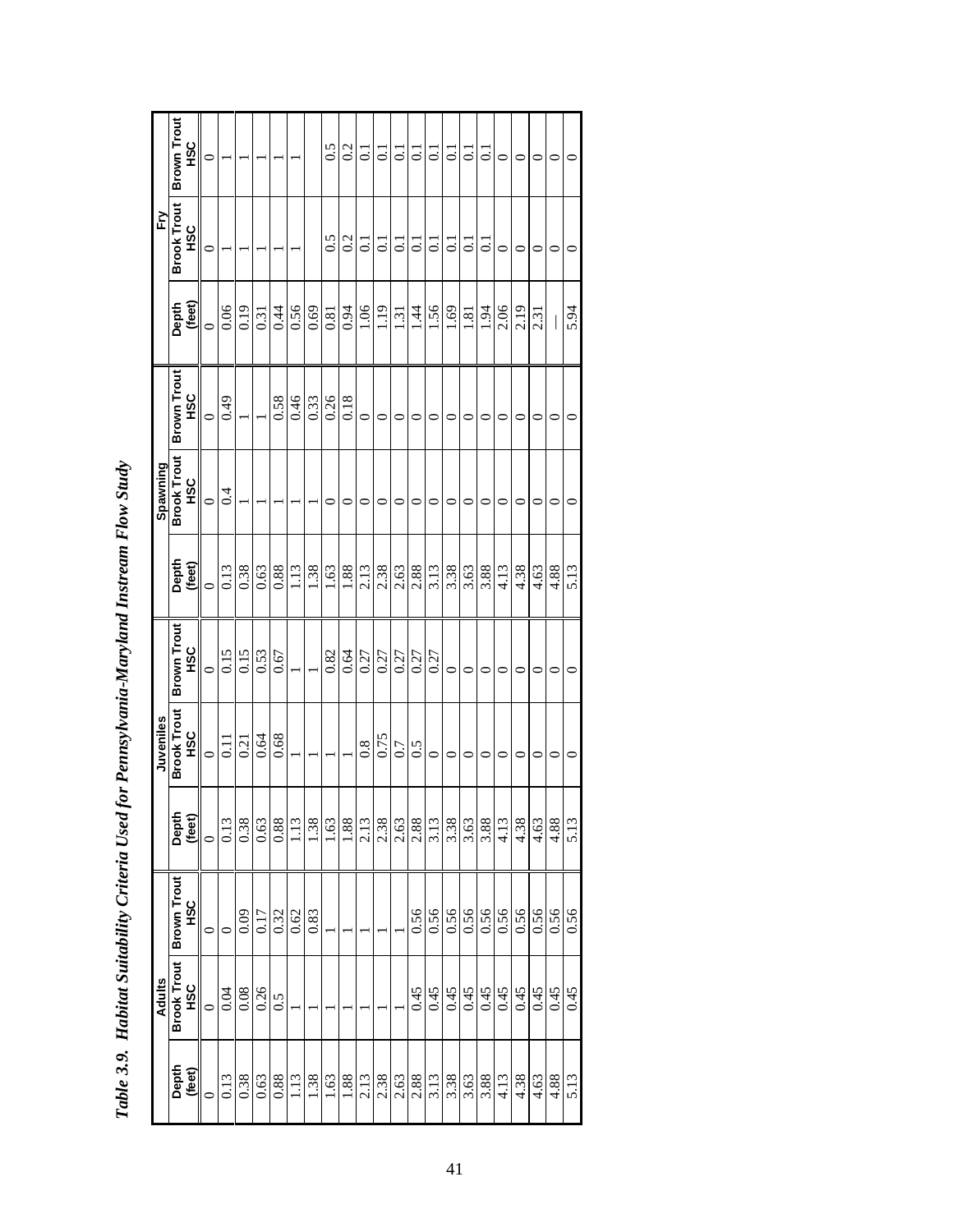|                      | <b>Adults</b>                   |                           |                      | Juveniles                       |                                 |                      | Spawning                  |                                 |                      | Fry                          |                                 |
|----------------------|---------------------------------|---------------------------|----------------------|---------------------------------|---------------------------------|----------------------|---------------------------|---------------------------------|----------------------|------------------------------|---------------------------------|
| Velocity<br>(ft/sec) | <b>Brook Trout</b><br><b>SC</b> | <b>Brown Trout</b><br>HSC | Velocity<br>(ft/sec) | <b>Brook Trout</b><br><b>SC</b> | <b>Brown Trout</b><br><b>SC</b> | Velocity<br>(ft/sec) | <b>Brook Trout</b><br>9SC | <b>Brown Trout</b><br><b>SC</b> | Velocity<br>(ft/sec) | <b>Brook Trout</b><br>С<br>С | <b>Brown Trout</b><br><b>SC</b> |
| $\circ$              |                                 | 0.66                      | $\circ$              |                                 | 0.58                            | $\circ$              |                           | 0.5                             | $\circ$              |                              |                                 |
| 0.13                 |                                 | 0.75                      | 0.13                 |                                 | 0.64                            | 0.13                 |                           | 0.51                            | 0.06                 |                              |                                 |
| 0.38                 |                                 | 0.92                      | 0.38                 |                                 | 0.76                            | 0.38                 |                           | 0.52                            | 0.19                 | 0.6                          | 0.6                             |
| 0.63                 | 0.92                            |                           | 0.63                 |                                 |                                 | 0.63                 | 0.69                      |                                 | 0.31                 | 0.5                          | 0.5                             |
| 0.88                 | 0.84                            |                           | $0.88\,$             |                                 |                                 | 0.88                 | 0.48                      | 0.65                            | 0.44                 | 0.2                          | 0.2                             |
| 1.13                 |                                 |                           | 1.13                 | $\overline{0.71}$               | 0.74                            | 1.13                 | 0.16                      |                                 | 0.56                 | 0.2                          | 0.2                             |
| 1.38                 |                                 | 0.9                       | 1.38                 |                                 |                                 | 1.38                 | $\overline{0}$ :          | 0.65                            | 0.69                 | $\overline{0}$ .             | $\Xi$                           |
| 1.63                 | 0.5                             |                           | 1.63                 | 0.48                            |                                 | 1.63                 | $\circ$                   | 0.39                            | 0.81                 | $\overline{0}$               | $\overline{c}$                  |
| 1.88                 | 0.43                            |                           | 1.88                 |                                 | 0.7                             | 1.88                 |                           |                                 | 0.94                 | $\overline{c}$               | $\overline{c}$                  |
| 2.13                 | 0.25                            | 0.79                      | 2.13                 | 0.19                            |                                 | 2.13                 | $\circ$                   | $\circ$                         | 1.06                 | $\overline{c}$               | ತ                               |
| 2.38                 | 0.2                             | 0.5                       |                      |                                 | 0.39                            | 2.38                 |                           |                                 | 1.19                 | $\overline{0}$               | $\overline{c}$                  |
| 2.63                 |                                 |                           |                      | $\circ$                         | 0.13                            | 2.63                 |                           |                                 | 1.31                 | $\overline{c}$               | $\overline{c}$                  |
| 2.88                 |                                 |                           | $\frac{2.38}{2.63}$  | $\circ$                         | $\circ$                         | 2.88                 |                           |                                 | 1.44                 | $\overline{c}$               | $\overline{\circ}$              |
| 3.13                 | 0.14                            |                           | 3.13                 |                                 |                                 | 3.13                 |                           |                                 | 1.56                 | $\circ$                      | $\bullet$                       |
| 3.38                 | $\circ$                         | 0.5                       | 3.38                 |                                 |                                 | 3.38                 |                           |                                 | 1.69                 |                              |                                 |
| 3.63                 |                                 | 0                         | 3.63                 |                                 |                                 | 3.63                 |                           |                                 | $1.81\,$             |                              |                                 |
| 3.88                 |                                 |                           | 3.88                 |                                 |                                 | 3.88                 |                           |                                 | 1.94                 |                              |                                 |
| 4.13                 |                                 |                           | 4.13                 |                                 |                                 | 4.13                 |                           |                                 | 2.06                 |                              |                                 |
| 4.38                 |                                 |                           | 4.38                 |                                 |                                 | 4.38                 |                           |                                 | 2.19                 |                              |                                 |
| 4.63                 |                                 |                           | 4.63                 |                                 |                                 | 4.63                 |                           |                                 | 2.31                 |                              |                                 |
| 4.88                 |                                 |                           | 4.88                 |                                 |                                 | 4.88                 |                           |                                 | 2.44                 |                              |                                 |
| 5.13                 |                                 |                           | 5.13                 |                                 |                                 | 5.13                 |                           |                                 | 2.56                 |                              |                                 |
| 5.38                 |                                 |                           | 5.38                 |                                 |                                 | 5.38                 |                           |                                 | 2.69                 |                              |                                 |
| 5.63                 |                                 |                           | 5.63                 |                                 |                                 | 5.63                 |                           |                                 |                      |                              |                                 |
| 5.88                 | $\circ$                         | $\circ$                   | 5.88                 | $\circ$                         | $\circ$                         | 5.88                 | $\circ$                   | $\circ$                         | 4.06                 | $\circ$                      | $\circ$                         |

Table 3.9. Habitat Suitability Criteria Used for Pennsylvania-Maryland Instream Flow Study-Continued *Table 3.9. Habitat Suitability Criteria Used for Pennsylvania-Maryland Instream Flow Study—Continued*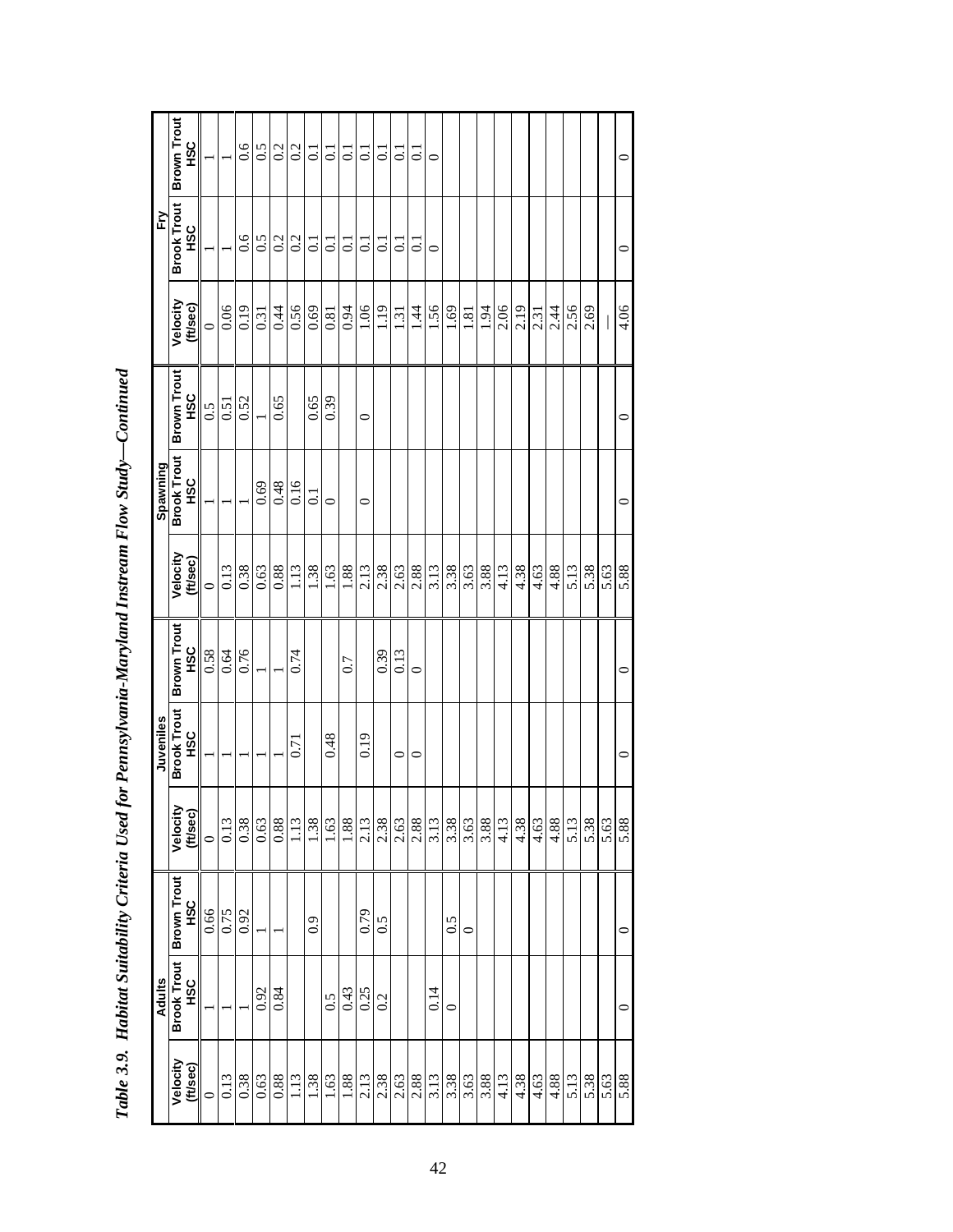| ì<br>֕                   |
|--------------------------|
|                          |
| ׇ֚֘֝֕<br>j               |
| f<br>֡֡֡֡֡֡֡             |
| ו<br>ו                   |
|                          |
| l                        |
|                          |
| j<br>$\overline{a}$<br>I |

|                    |               |                                                                                                                                                                                                           |                  |     |                  |               | 6.6              | $\frac{6}{1}$    | $\frac{6}{1}$ | $\frac{6}{1}$ |                  | $\overline{c}$ |                  |     |     |                  |
|--------------------|---------------|-----------------------------------------------------------------------------------------------------------------------------------------------------------------------------------------------------------|------------------|-----|------------------|---------------|------------------|------------------|---------------|---------------|------------------|----------------|------------------|-----|-----|------------------|
|                    |               |                                                                                                                                                                                                           |                  |     |                  |               | 0.6              | 0.6              | 0.6           | 0.6           |                  | ਡ              |                  |     | ਟ   |                  |
| <b>Substrate/</b>  | Code          | $\Xi$                                                                                                                                                                                                     | 1.2              | 1.3 | $\frac{1}{4}$    | 1.5           | $\overline{c}$   | 2.2              | 2.3           | 2.4           | 2.5              | $\frac{1}{3}$  | 3.2              | 3.3 | 3.4 | 3.5              |
|                    |               | 0                                                                                                                                                                                                         |                  |     |                  |               |                  |                  |               |               |                  | ධ              | ತ                | こ   | ಪ   | $\overline{0}$   |
|                    |               | 0.2                                                                                                                                                                                                       | 0.2              | 0.2 | 0.2              | 0.2           |                  |                  |               |               |                  |                |                  |     |     |                  |
| <b>Substrate/</b>  |               | $\Xi$                                                                                                                                                                                                     | $\overline{1}$ . | 1.3 | $\overline{1}$ . | 1.5           | $\overline{2.1}$ | 2.2              | 2.3           | 2.4           | 2.5              | $\ddot{3}$ .   | 3.2              | 3.3 | 3.4 | 3.5              |
| <b>Brown Trout</b> |               | $0.\overline{3}$                                                                                                                                                                                          | 0.8              |     | 0.8              | $\frac{8}{2}$ | $0.\overline{3}$ | $\overline{0.8}$ |               | 0.8           | $0.\overline{8}$ | 0.3            | $\overline{0.8}$ |     | 0.8 | $0.\overline{8}$ |
|                    |               | 0.3                                                                                                                                                                                                       |                  |     |                  |               | $0.\overline{3}$ |                  |               |               |                  | 0.3            |                  |     |     |                  |
| Substrate          |               | ゴ                                                                                                                                                                                                         | 1.2              | 1.3 | $\overline{1}$   | 1.5           | 2.1              | 2.2              | 2.3           | 2.4           | 2.5              | ಸ              | 3.2              | 3.3 | 3.4 | 3.5              |
|                    |               | $\overline{0}$                                                                                                                                                                                            | $\overline{0.4}$ |     | 0.4              | 0.4           | $\overline{0}$   | 0.4              |               | 0.4           | 0.4              | $\overline{0}$ | 0.4              |     | 0.4 | 0.4              |
|                    | <b>SC</b>     | $\circ$                                                                                                                                                                                                   | 0.6              |     | 0.6              | 0.6           |                  | $\overline{0.6}$ |               | 0.6           | 0.6              |                | 0.6              |     | 0.6 | $\frac{6}{1}$    |
| <b>Substrate</b>   | Cover<br>Code | ゴ                                                                                                                                                                                                         | $\overline{1}$ . | 1.3 | $\overline{14}$  | 1.5           | 2.1              | 2.2              | 2.3           | 2.4           | 2.5              | 3.1            | 3.2              | 3.3 | 3.4 | 3.5              |
|                    |               | Brown<br>Treu<br>HSC<br>종<br>Tex<br>HSC<br>Cover<br>Brown<br>Trout<br>HSC<br>하여<br>TPSC<br>HSC<br>Cover<br>Code<br><b>SSC</b><br>종<br>Teg<br>HSC<br>Cover<br>Code<br>Brown<br>Trout HSC<br>Brook<br>Trout |                  |     |                  |               |                  |                  |               |               |                  |                |                  |     |     |                  |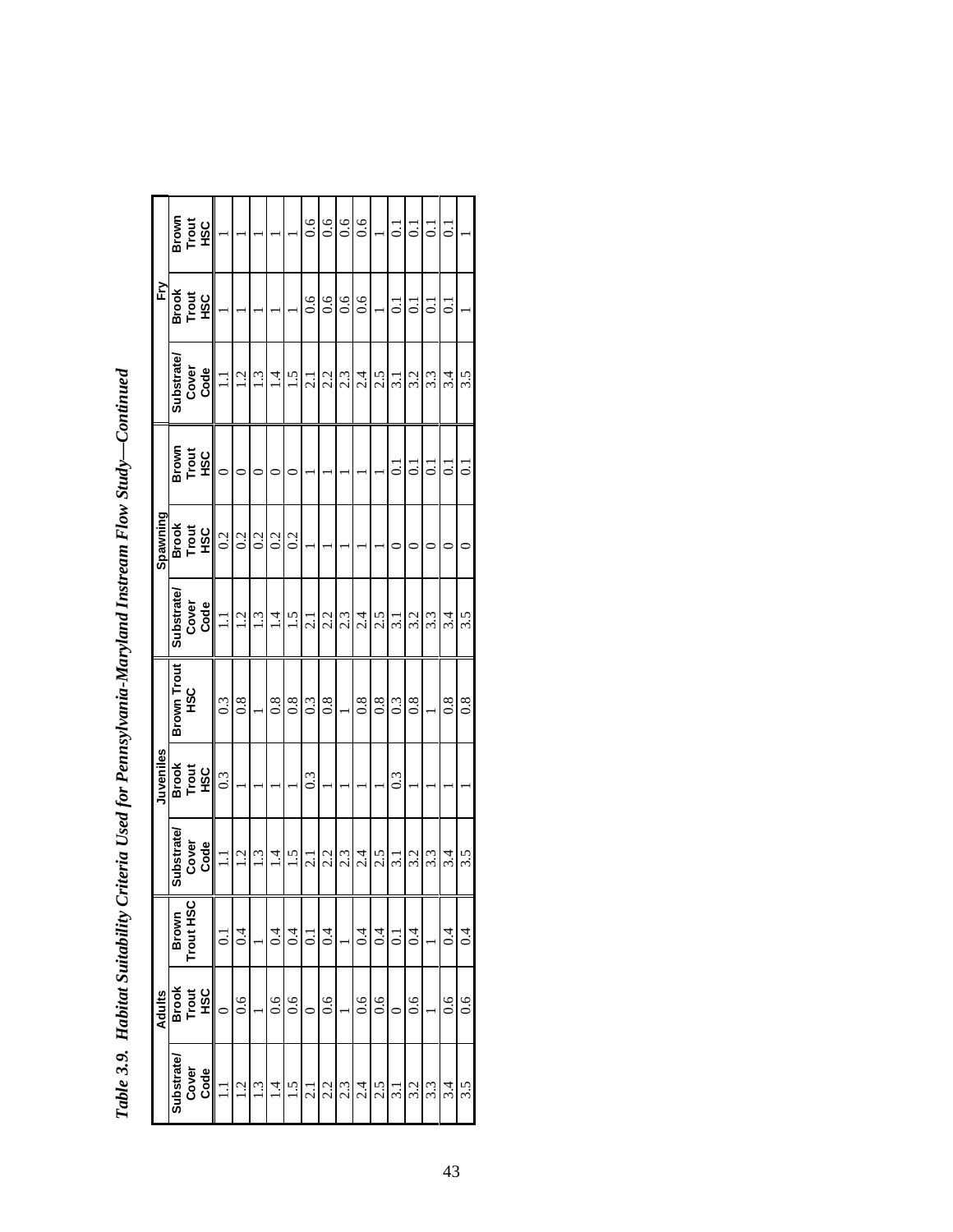

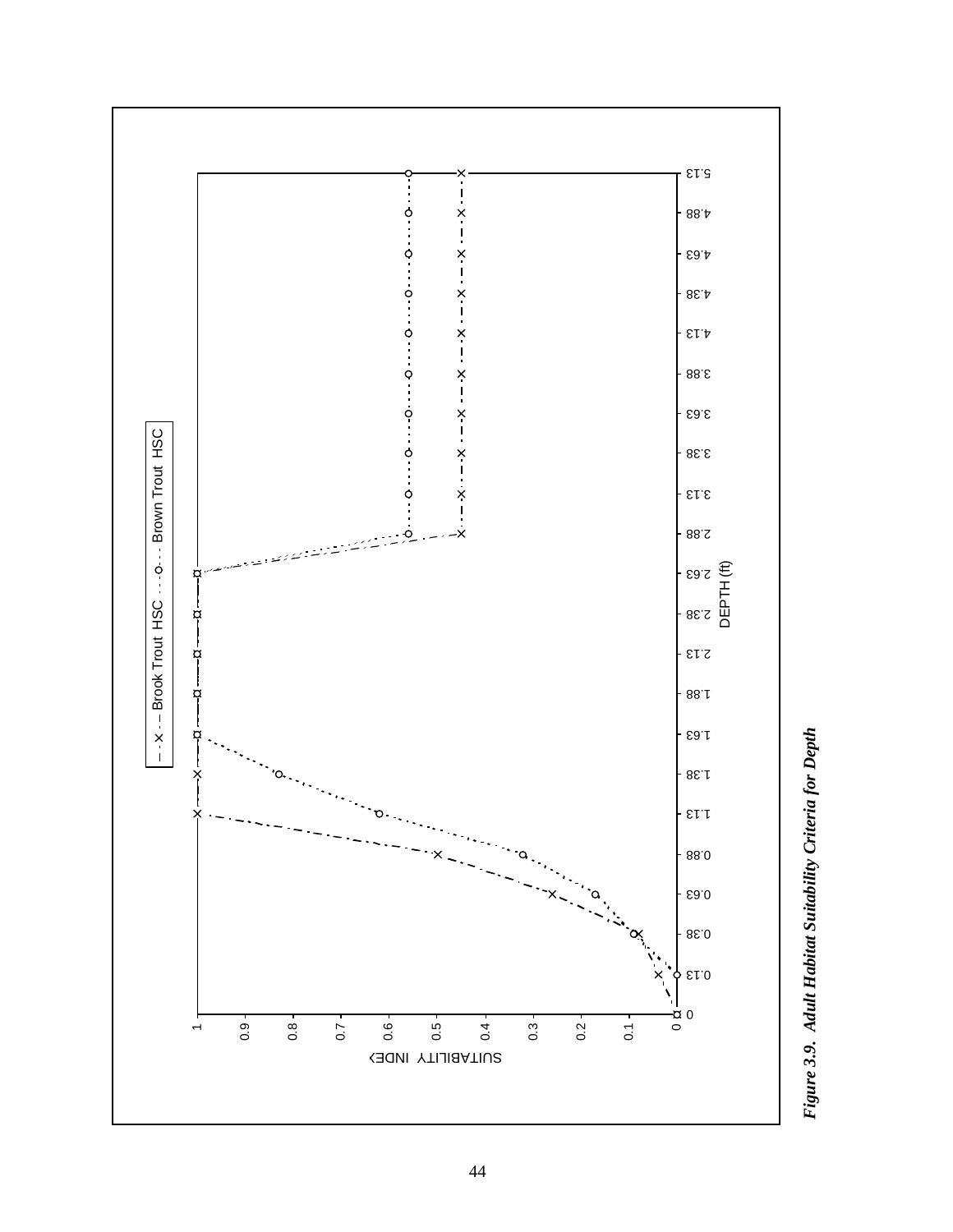

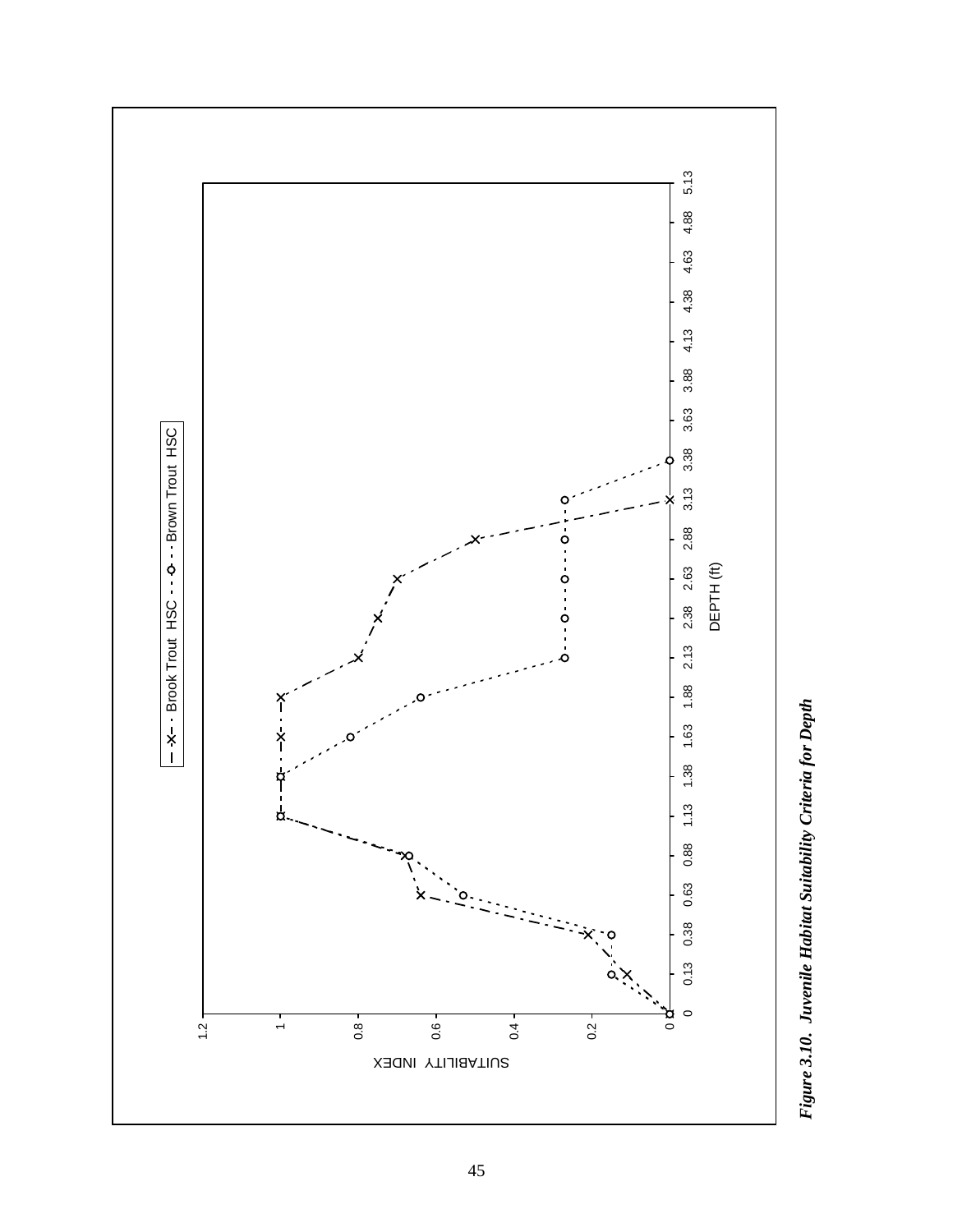

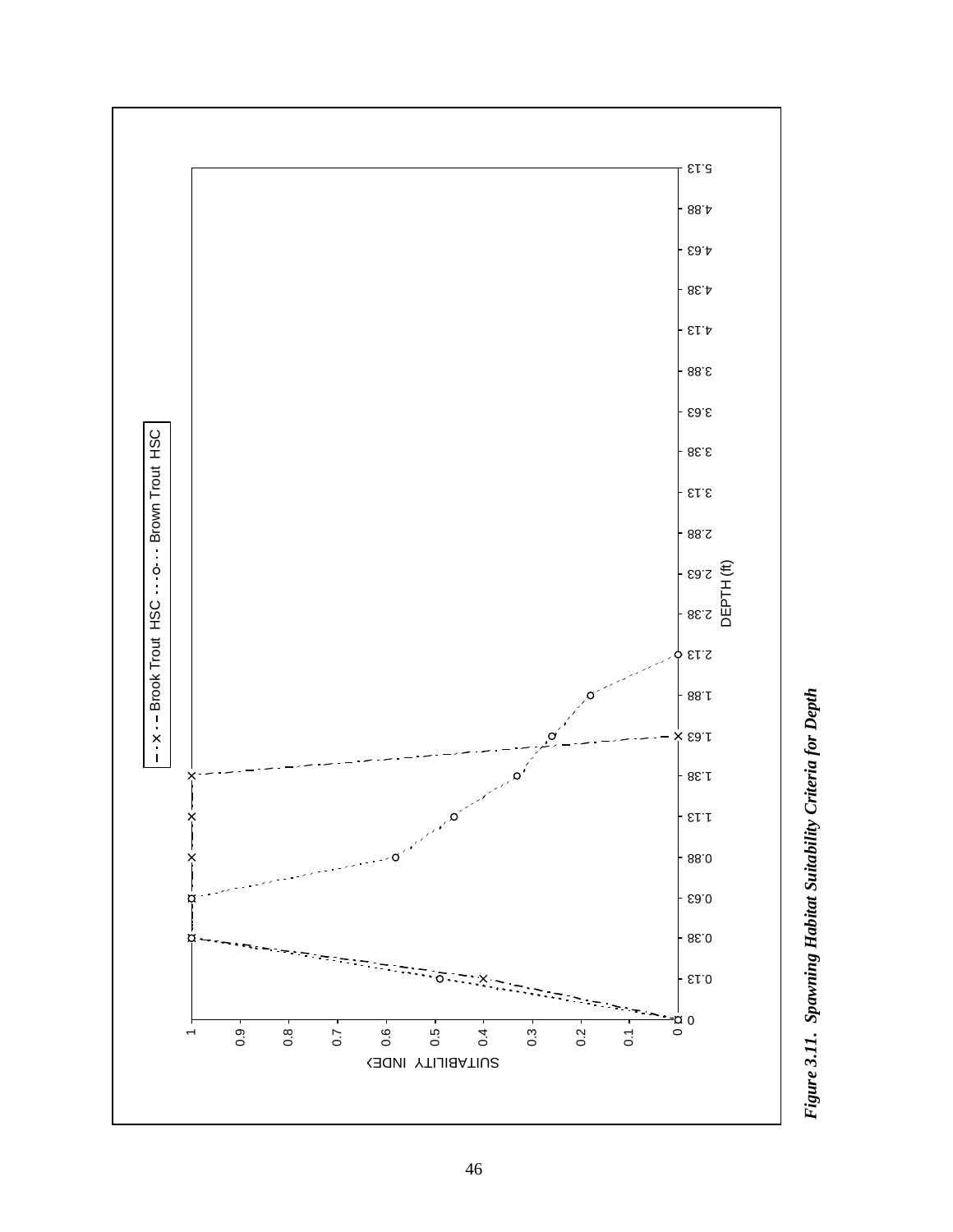

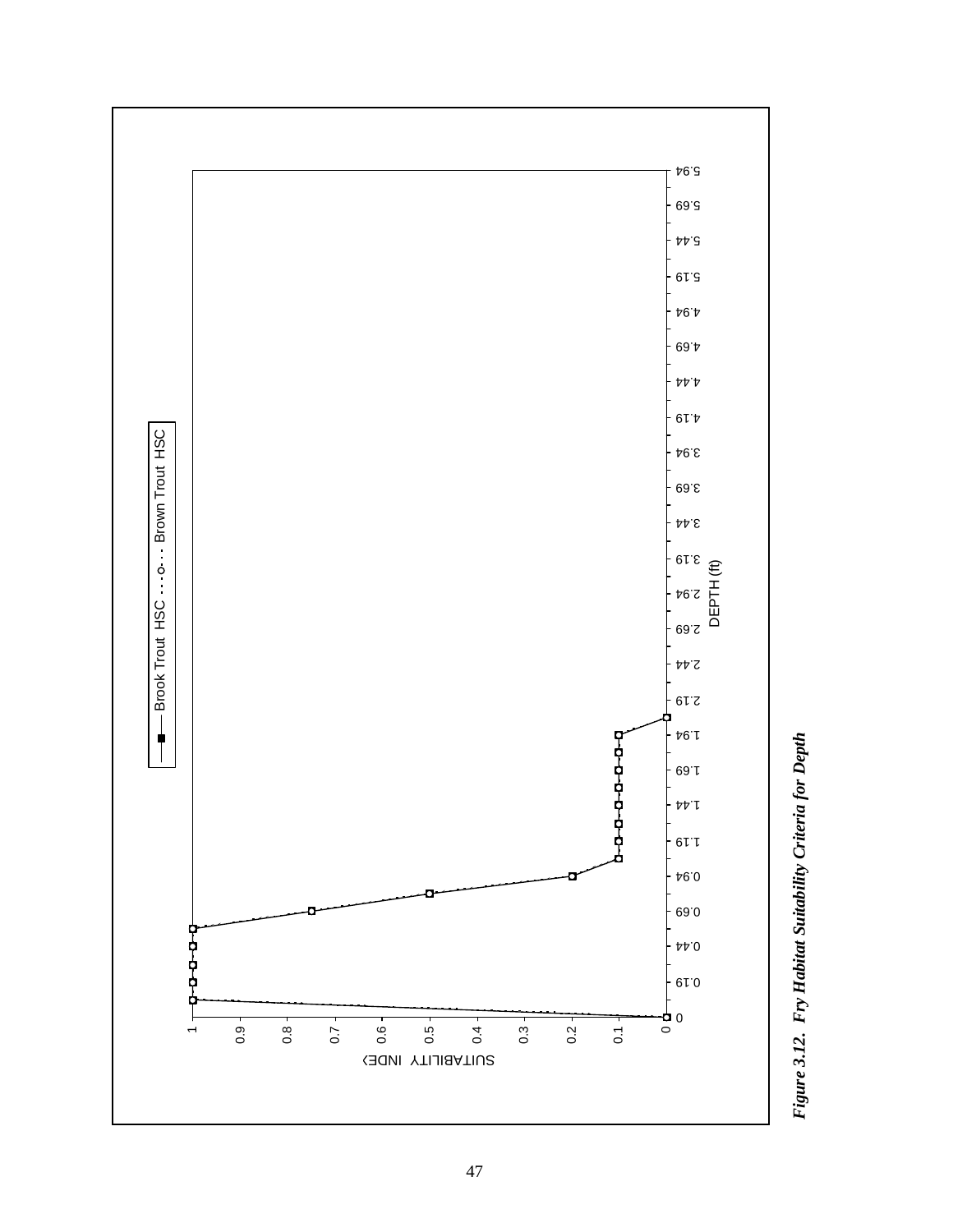

Figure 3.13. Adult Habitat Suitability Criteria for Velocity *Figure 3.13. Adult Habitat Suitability Criteria for Velocity*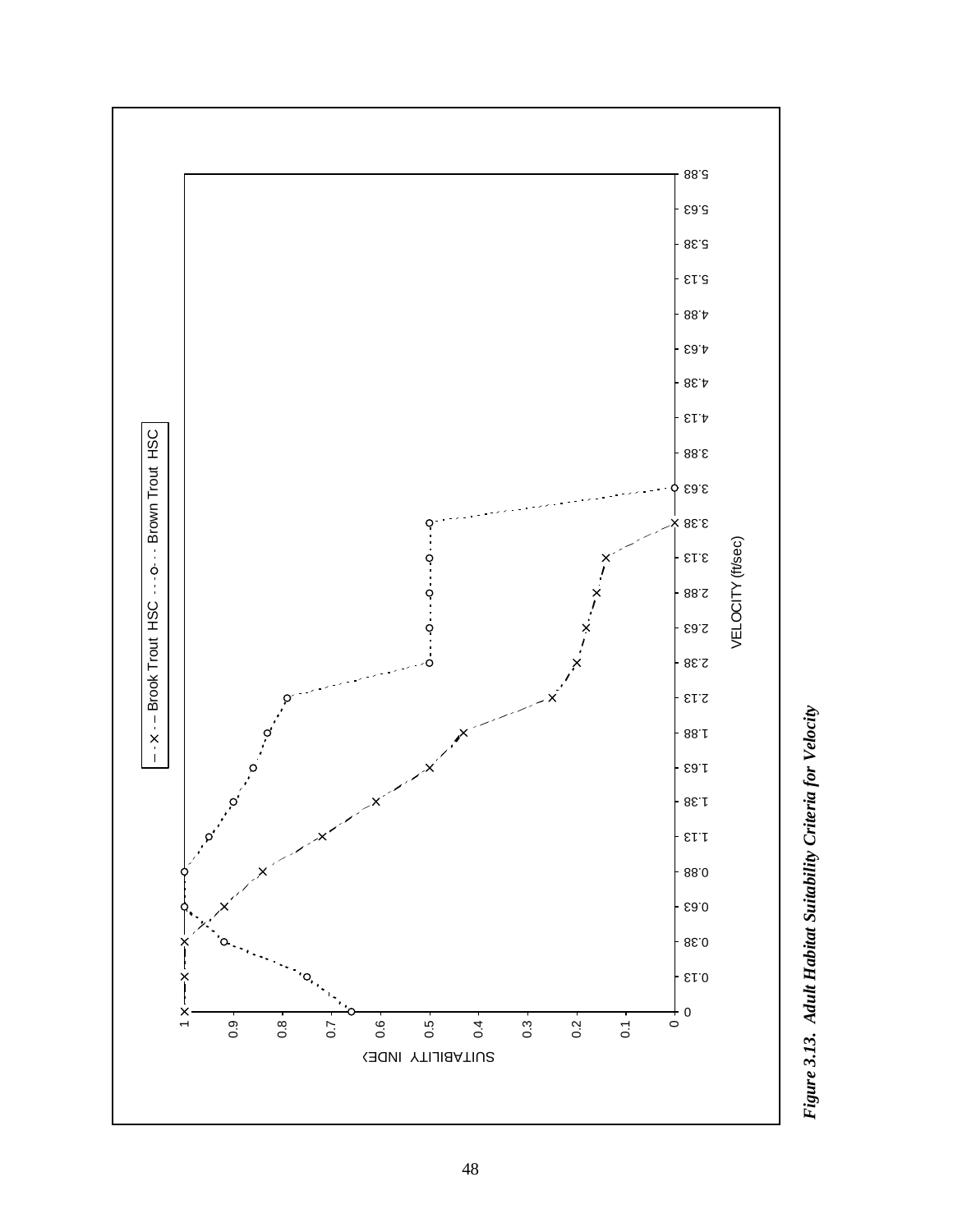

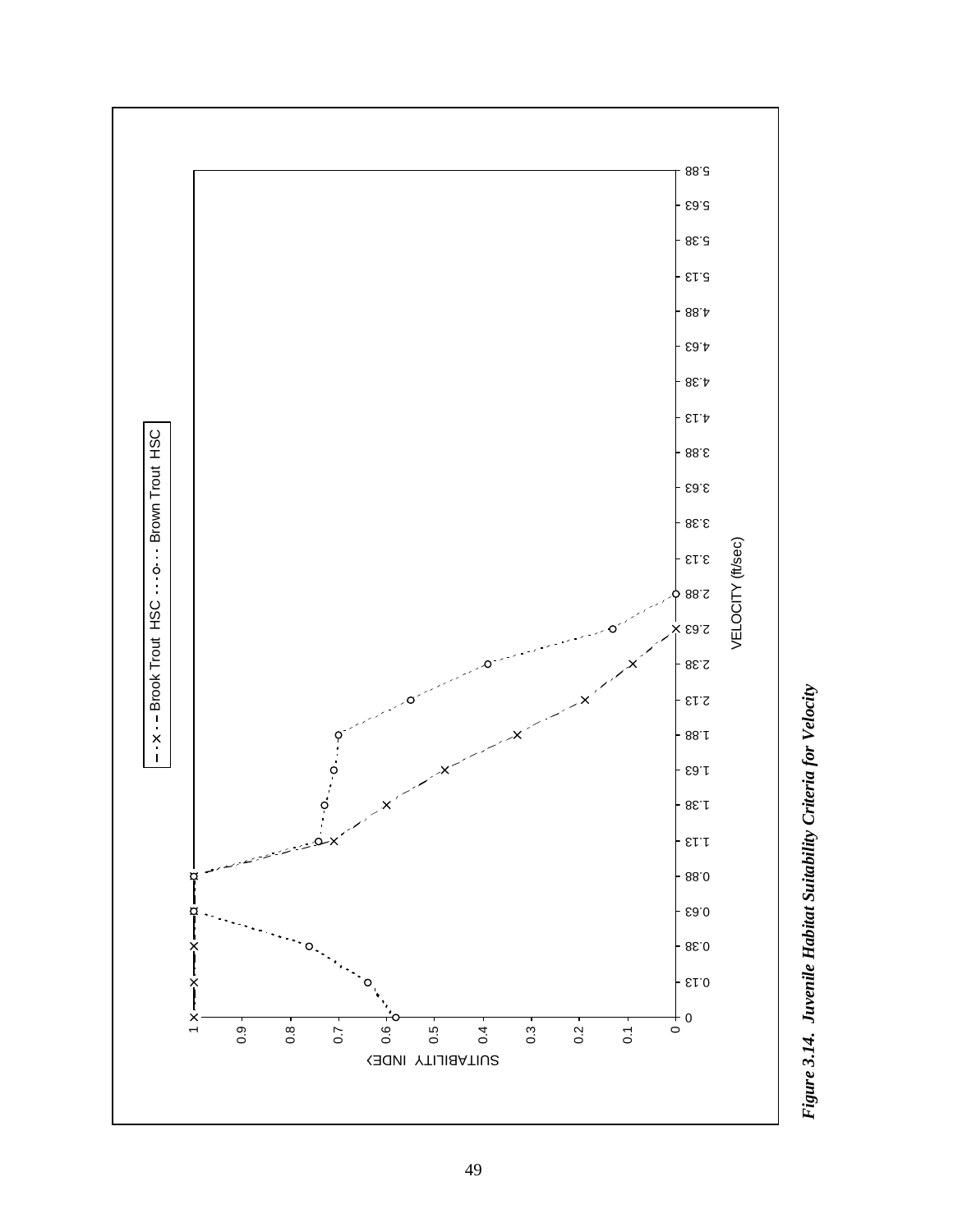